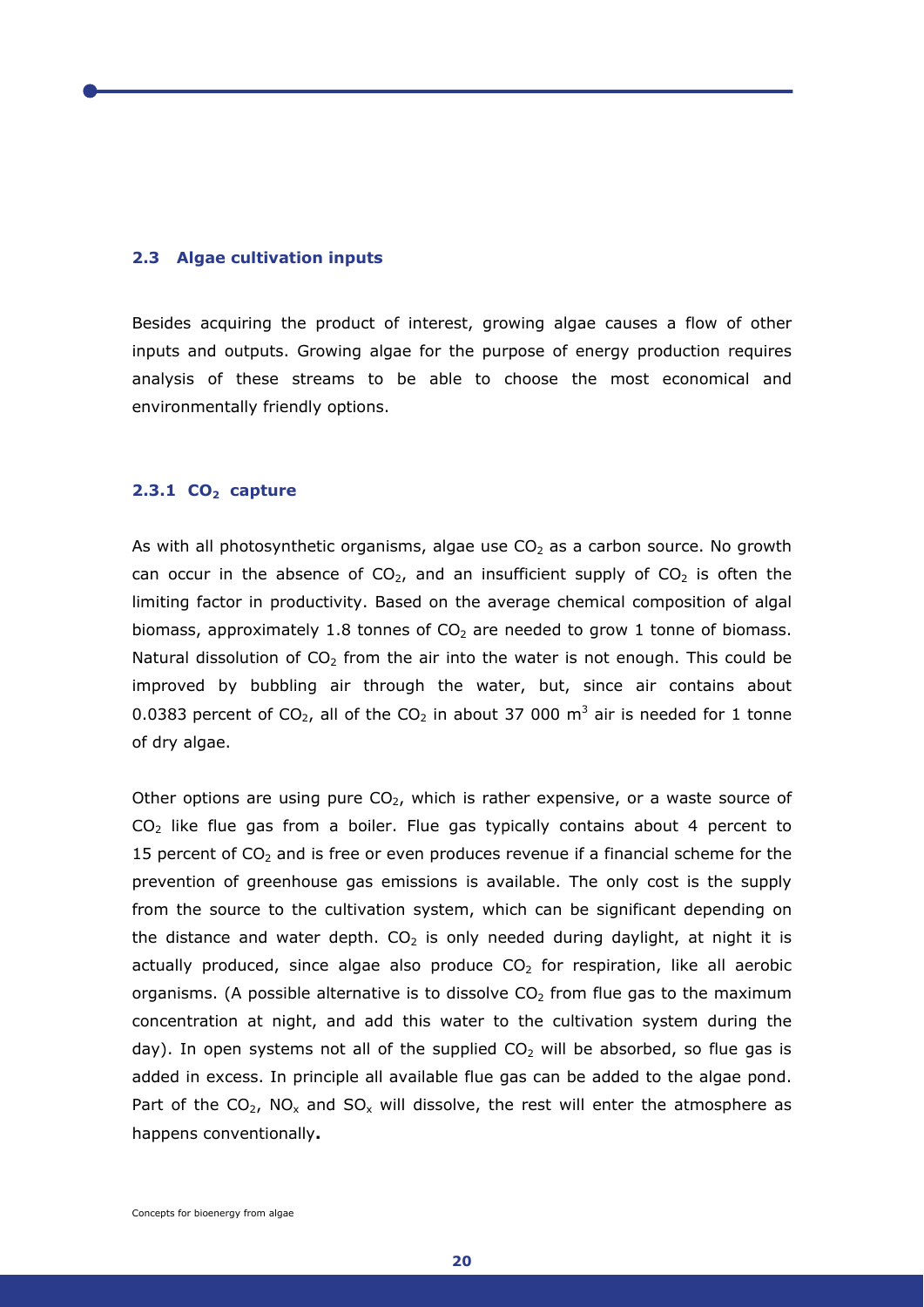After studying the culture of algae with flue gas, Negoro *et al.* reported that the SO<sub>2</sub> and  $NO<sub>x</sub>$  in the flue gas inhibited algal growth, but a few years later they reported there was barely any difference with growth on pure  $CO<sub>2</sub>$  (Negoro *et al.*, 1991; Negoro *et al.*, 1993). More recently, others have also confirmed that flue gas can be used to grow algae without harmful effects (Brown 1996, Hauck *et al.* 1996 and Doucha *et al.* 2005) and at least one commercial algae cultivator on Hawaii is using CO<sub>2</sub> from a small power plant (Pedroni *et al.*, 2001). In addition, dissolved NO<sub>x</sub> can be used by algae as a nitrogen source. The amount of flue gas needed per hectare will differ per species of algae, and will also vary throughout the day with light intensity and temperature, thus needs to be optimized for each specific application. High dissolved concentrations of  $CO<sub>2</sub>$  (and also SO<sub>2</sub>) will affect the pH, thus need to be controlled or buffered. Solubility of  $CO<sub>2</sub>$  in a salt water system (higher pH) is higher than when sweet water is used. Also, extra  $CO<sub>2</sub>$  can be sequestered by growing algae that produce hard scales around theirs cells, made of calcium carbonate (CaCO<sub>3</sub>) (Moheimani and Borowitzka, 2007).

# **2.3.2 Light**

Algae rely on (sun)light for photosynthesis and thus growth. Light gets absorbed by the algae, so the higher the algae-concentration, the less deep light enters into the algae broth. Therefore, all algaculture systems are shallow and optimized to catch as much light as possible. Light is available in different quantities in different geological locations (see **Figure 4**). Only a part (about 45 percent) of the total light spectrum is photosynthetically active radiation (PAR,  $\sim$ 400-700 nm), thus can be used by algae to capture  $CO<sub>2</sub>$ , during photosynthesis, a process with a maximum efficiency of 27 percent multiplying these two factors gives the maximum theoretical conversion of light energy to chemical energy by photosynthesis: about 11 percent (Gao *et al.*, 2007). At night (or other dark conditions) photosynthesis cannot occur, so algae consume stored energy for respiration. Depending on the temperature and other conditions, up to 25 percent of the biomass produced during the day may be lost again at night (Chisti, 2007).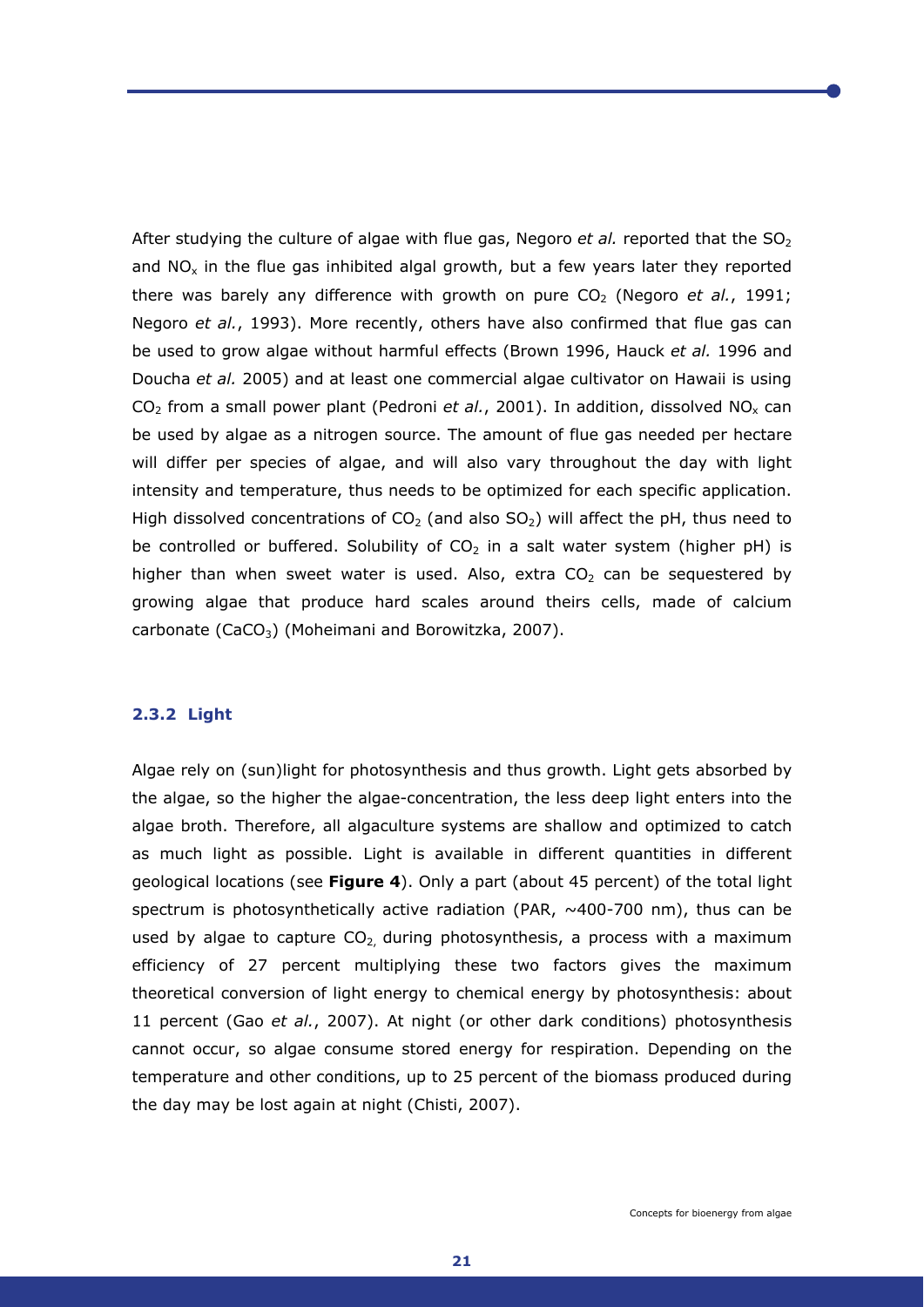Algae have evolved under conditions where light is often limiting, therefore harvest as much of the available light as they can, but under good light conditions, this characteristic makes algae waste up to 60 percent of the absorbed irradiance as heat (Melis and Happe, 2001).



**Figure 4: Annual Mean PAR levels (W/m2)(atmos.umd.edu)** 

## **2.3.3 Nutrient removal**

Besides  $CO<sub>2</sub>$  and light, algae require nutrients to grow, nitrogen (N) and phosphorus (P) being the most important ones. These can be supplied in the form of agricultural fertilizer, which is simple, easily available but can be a significant cost factor (Braun and Reith, 1993; Chisti, 2008b). There are several options for cheaper sources of these nutrients. Aresta *et al.* (2005) mention wastewater effluent for example from a fishery, Olguín *et al.* (2003) describe a system where 84-96 percent of N and 72-87 percent of P was removed from the anaerobic effluent of piggery wastewater by growing algae, thereby reducing eutrophication in the environment. Another option is nutrient recycling within the process, depending on the treatment technology chosen. For example nutrient recycling after anaerobic digestion (Braun and Reith, 1993) or after gasification (Minowa and Sawayama, 1999).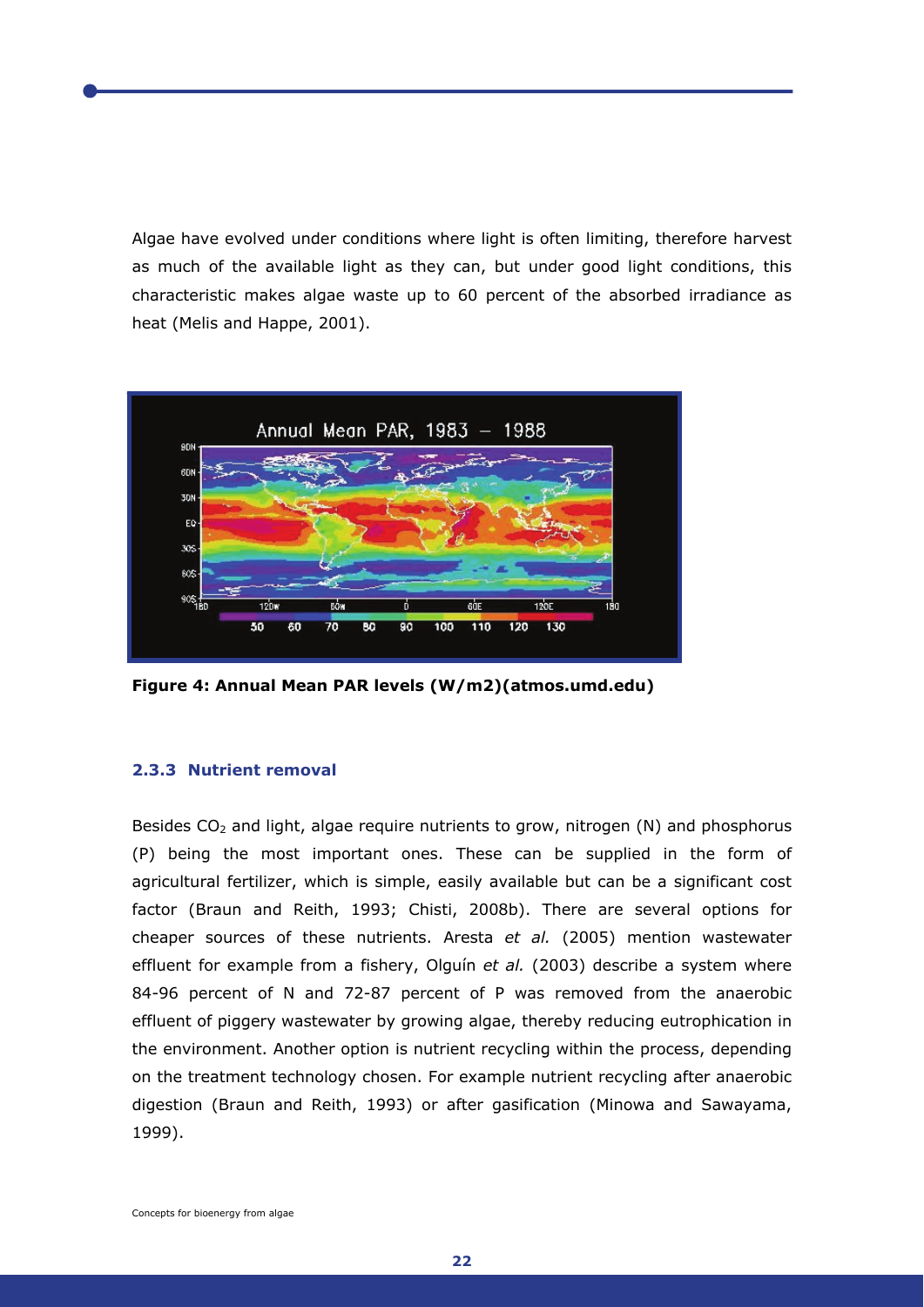The combination of nutrients and light will cause organisms capable of photosynthesis to produce chlorophyll in any part of the world. Because of it's reflection of green light, chlorophyll concentrations can be measured by satellite, which is a good indication of the best geographic locations for (unfertilized) algae growth. Figure 5 shows a global map with chlorophyll distribution. With the help of GIS, Ecofys has plotted in white the coastal area between 0 and 25 kilometres from the coast, on locations with at least 5 mg/m<sup>3</sup> chlorophyll. Even this very narrow strip with a high natural nutrient level account for an impressive 370 million ha worldwide (Total European union 432 million ha).



**Figure 5: Satellite data, showing worldwide photosynthesis: an indicator for fertility. Area closer than 25 km to shore and at least 5 mg/m3 chlorophyll are marked in white (total 370 ha) (Florentinus** *et al.***, 2008)**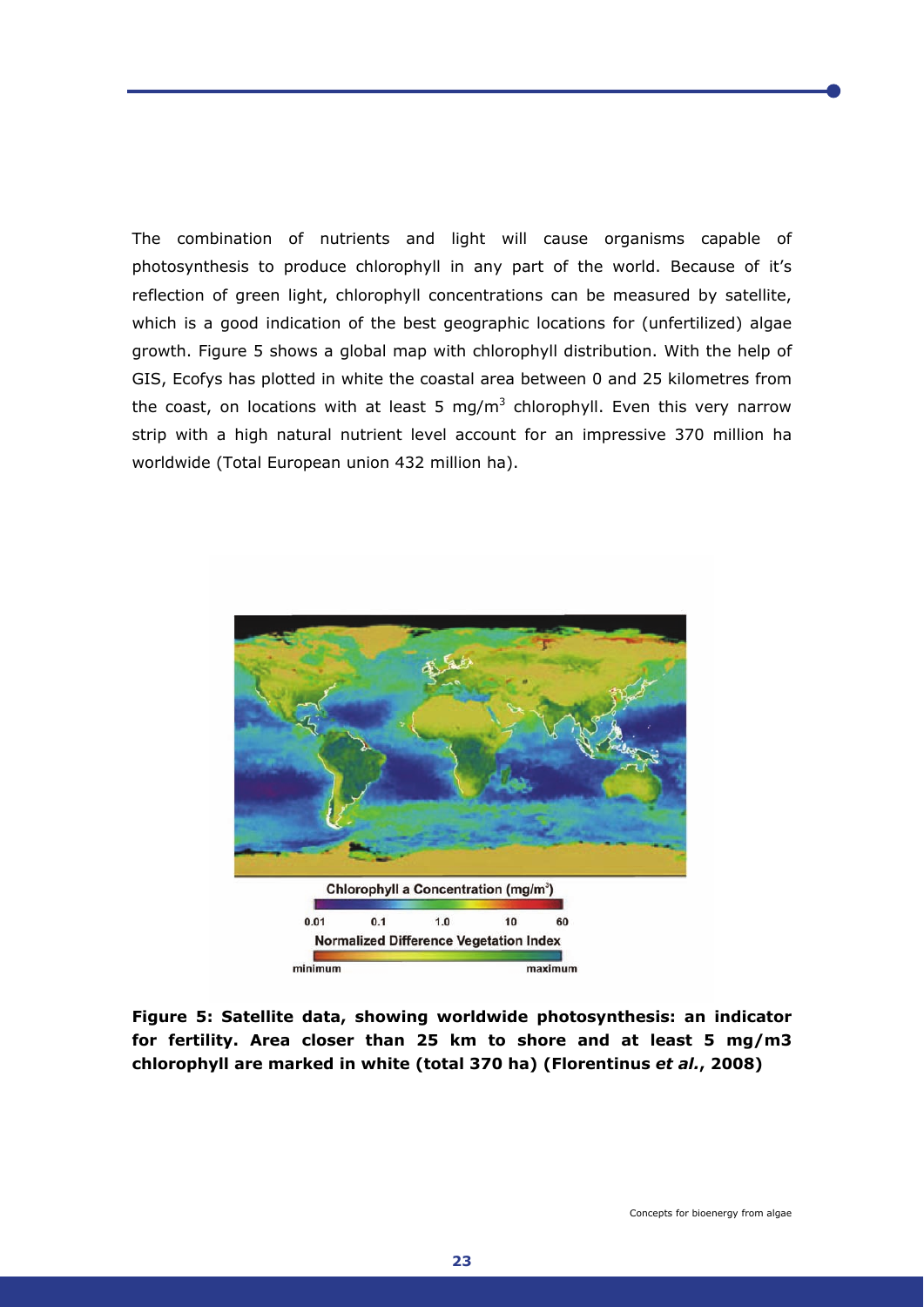## **2.3.4 Temperature**

In temperate and subtropical regions, algae have a growth season (for example, in the Netherlands from April to November); in the winter the outside temperature rops and algae only grow at a fraction of the summertime growth rate. In many industrial processes, heat is produced. Sometimes this heat is used somewhere else in the process, sold to neighbouring industries or used to heat neighbouring houses or other buildings. But often this surplus heat has no further use. This heat could be employed to optimize the temperature of the medium in which the algae grow. Especially interesting is the combination with  $CO<sub>2</sub>$  of power plants, since power plants are important sources of this surplus heat.

On the other hand, closed systems can get too hot and require cooling, which can be done with heat exchangers (Chisti, 2007) or spraying water on the outside (Chini Zittelli *et al.*, 1999).

## **2.4 Biomass harvesting**

When cultivating seaweed, every system requires a specific method of harvesting the biomass, but most commonly a specially developed harvesting vessel is used, which cuts the seaweed and hauls it inside (Reith *et al.*, 2005).

Microalgae concentrations always remain very low while growing, typically 0.02 percent to 0.05 percent dry matter in raceways and between 0.1 percent and 0.5 percent dry matter in tubular reactors (Tredici, 2009) (this means 1 tonne dry biomass has to be recovered from 200  $m^3$  to 5 000  $m^3$  water). The size of algae is only a few micrometers. These two aspects make the harvesting and further concentration of algae difficult and therefore expensive. Harvesting has been claimed to contribute 20–30 percent to the total cost of producing the biomass (Grima *et al.*, 2003). In order to produce energy from algae as economically as possible, the cheapest way of concentrating the algal biomass to a water content that is low enough for oil pressing is essential.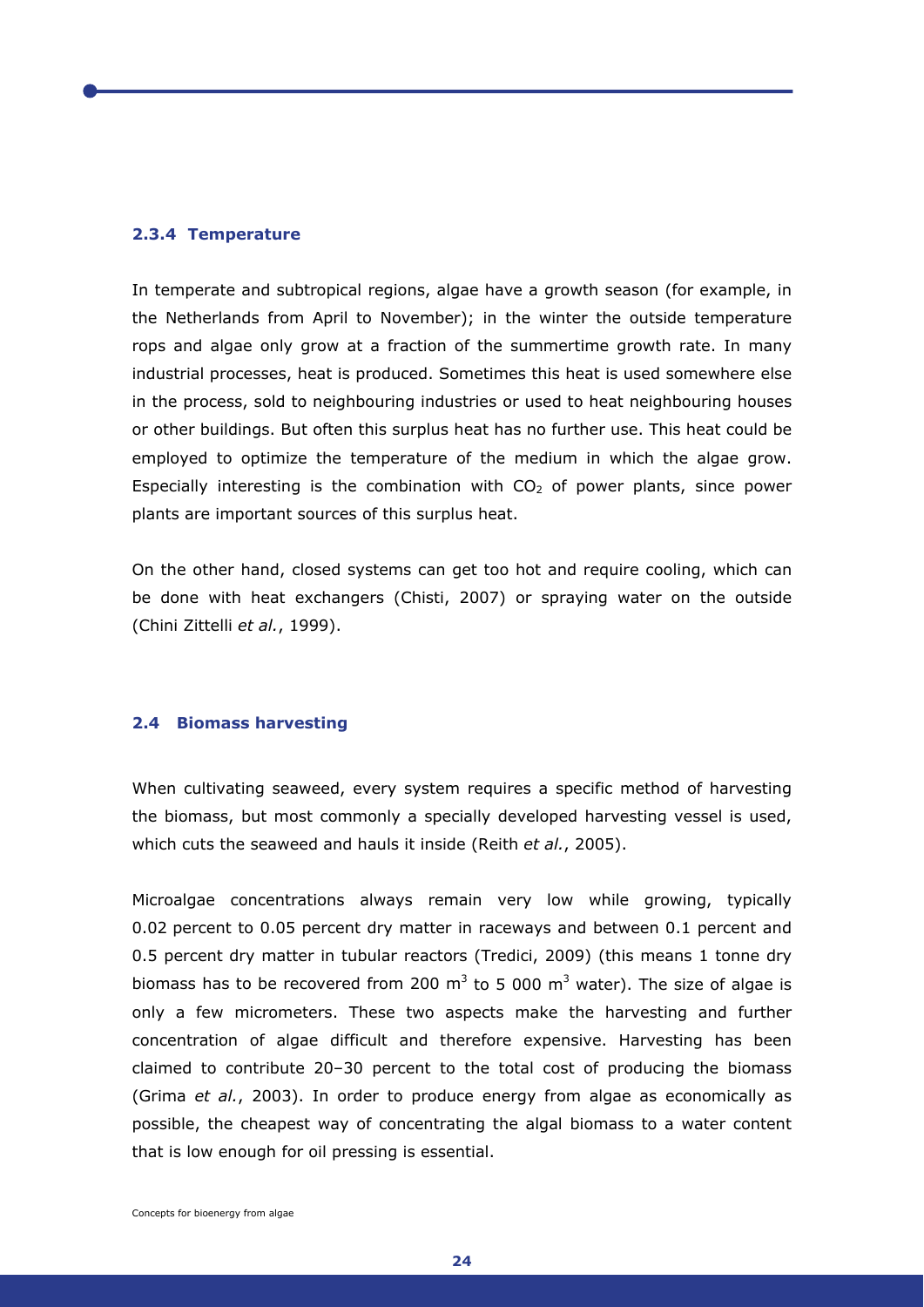The technically simplest option is the use of settling ponds. Once a day the settling pond is filled with a fully grown algae culture and drained at the end of that day, leaving a concentrated biomass volume at the bottom, which is stored for further processing (Benemann and Oswald, 1996). This way generally 85 percent (and up to 95 percent) of the algal biomass was found to be concentrated in the bottom of the settler (Sheehan *et al.*, 1998) at 3 percent dry matter (Sazdanoff, 2006) although this will depend on the species used. Settling pond require significant additional space (see Figure 6).



**Figure 6: Scaled model of algae farm with raceways and settling ponds (Sazdanoff, 2006)**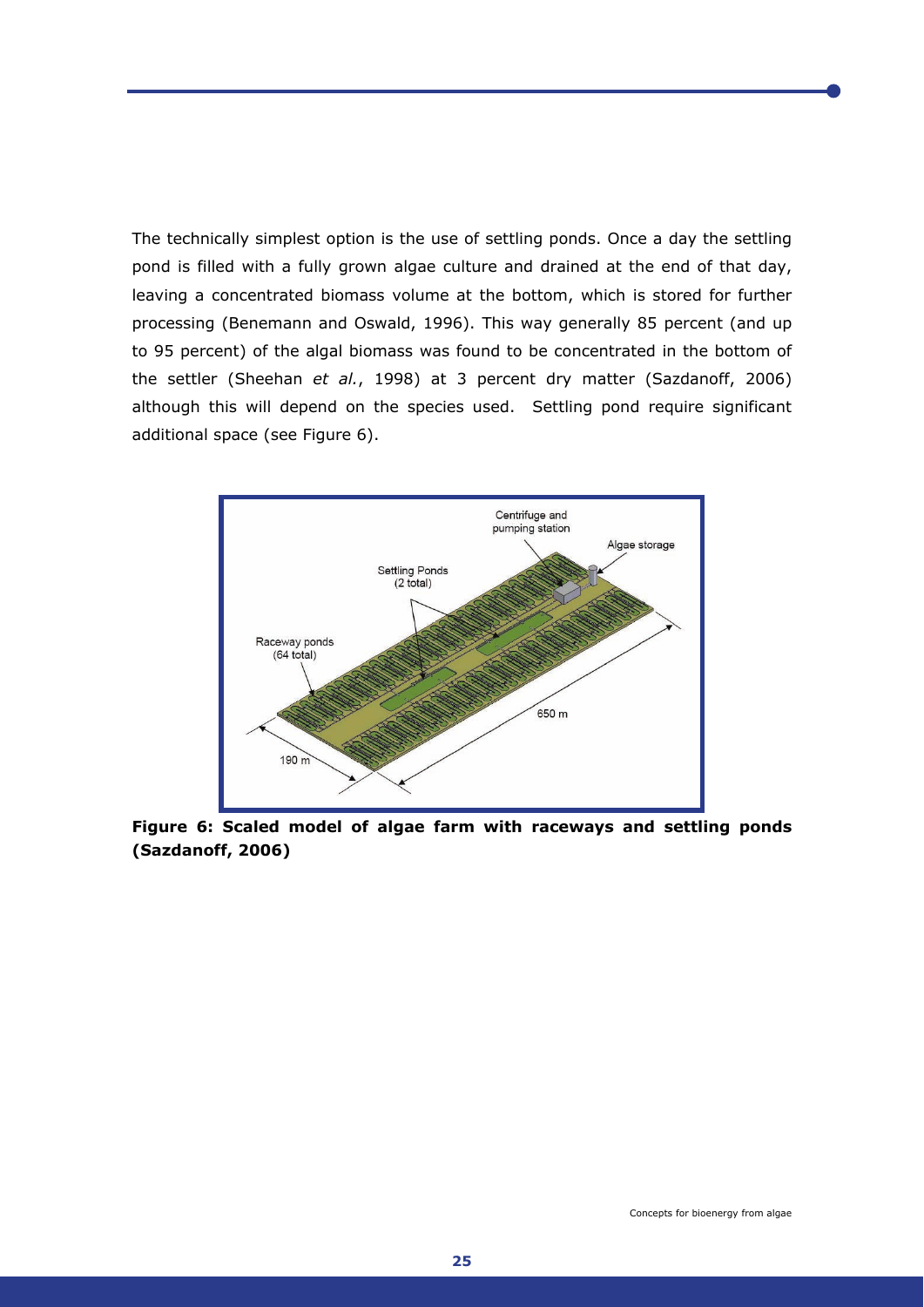Another way of separating algae from the water they grown in, is filtration. Many options have been described, including different materials, vacuum, pressured and rotating filtering. Some acceptable results have been obtained for colonial microalgae, but not for unicellular species (Benemann and Oswald, 1996; Grima *et al.,* 2003). Furthermore, filtration is a slow process (Sazdanoff, 2006), so a very large total capacity system would be required to keep up with the production of a large algae farm. Filtration is not analysed further in this report.

Centrifugation is often used for the concentration of high-value algae, and generally considered expensive and electricity consuming. It is however the best known method of concentrating small unicellular algae (Grima *et al.*, 2003). Within the Aquatic Species Program the costs for centrifugation were estimated at 40 percent of production cost and 50 percent of investment cost. However, applying centrifugation as a secondary harvest method, to concentrate from 1-5 percent DM (dry matter) to 15-20 percent would reduce centrifugation costs at least 50 times (Benemann and Oswald, 1996). Benemann recommends in Sazdanoff's report (2006) to use centrifugation after pond settling, and a specific centrifuge (Figure 7) with an acceptable energy consumption is mentioned.



**Figure 7: Alfa Laval CH-36B GOF Separator Centrifuge** 

Other options include flocculation and killing the cells with ultrasound, which are discarded off-hand because the huge consumption of chemicals and energy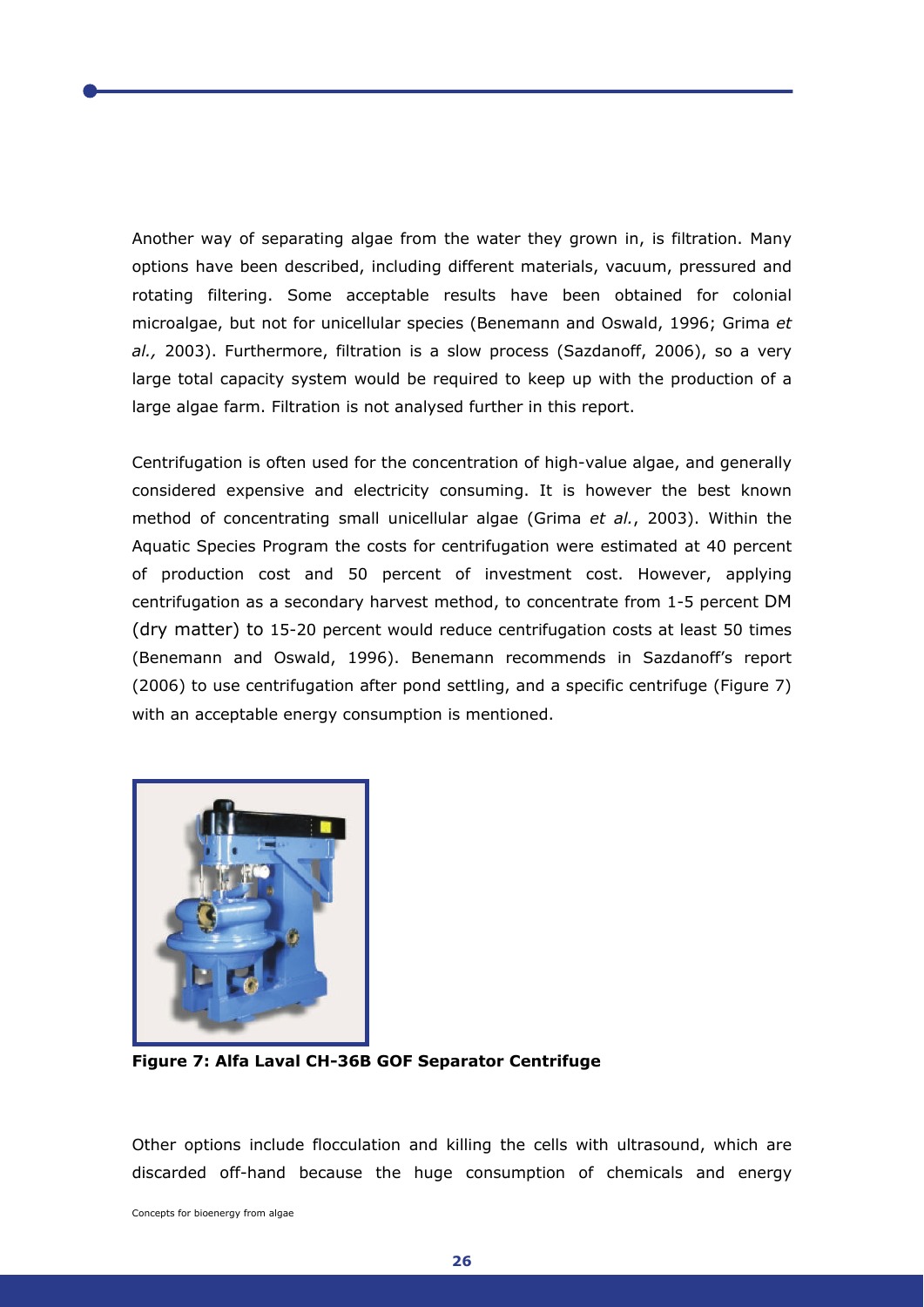respectively is very undesirable. To acquire a dry matter content of above 30%, some form of thermal technology is needed (Braun and Reith, 1993).

Algae produce oils as a storage for energy. Thus, when removed from their reactor, may consume part of the stored energy for maintenance. According to Benemann and Oswald (1996) this does not cause a significant loss, as long as those conditions do not last longer than 24 hours.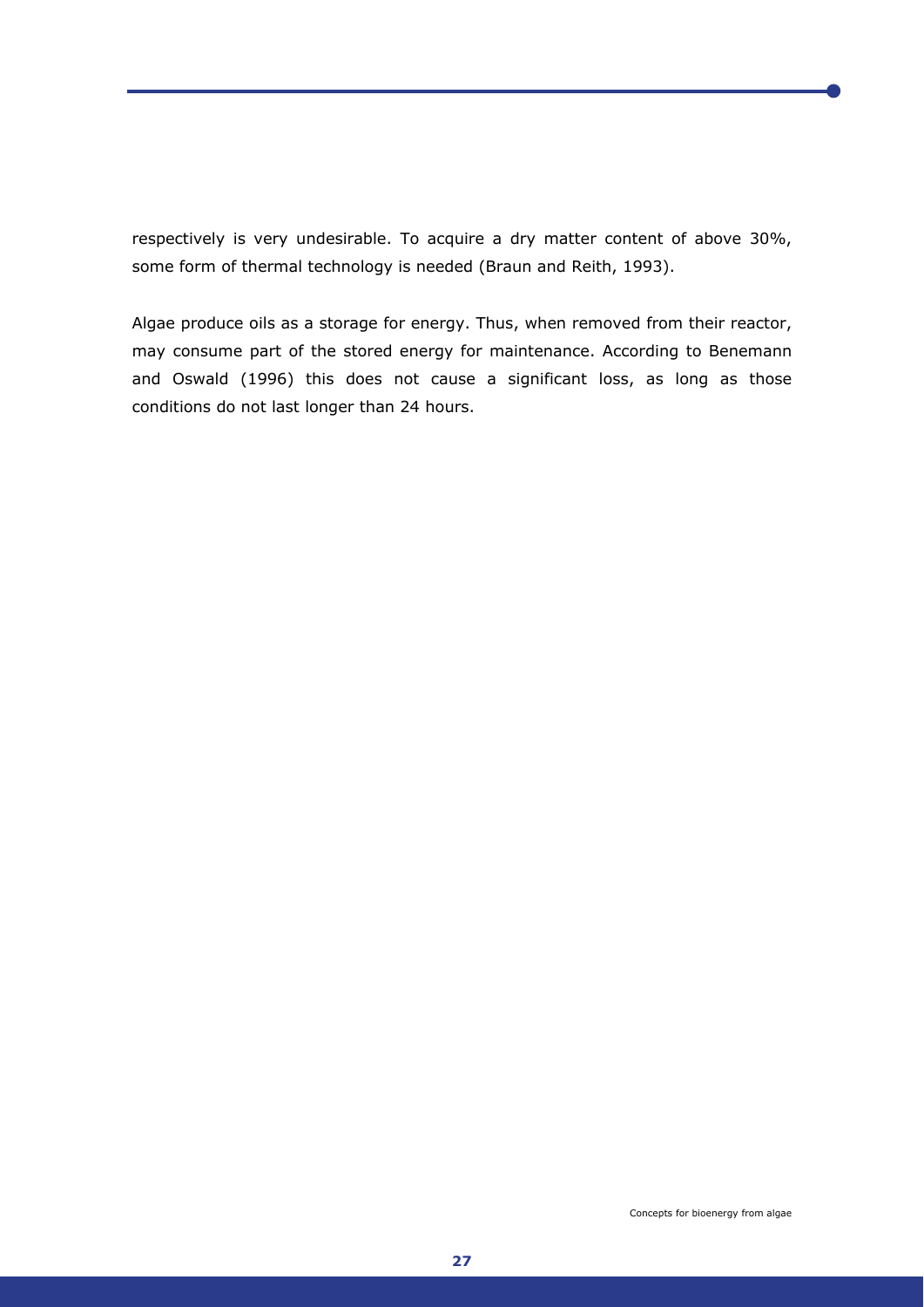# **3 Sustainability of energy from algae**

*In this chapter, the sustainability of ABB will be analysed, firstly by reviewing the three main documents describing biofuel sustainability criteria: Roundtable Sustainable Biofuels, Renewable Energy Directive and the UK's Renewable Transport Fuel Obligation. Secondly, other algae specific sustainability issues not yet identified in these documents will be described and the suitability and environmental, economic and social sustainability of this technology in developing countries will be analysed.* 

#### **3.1 Existing biofuel sustainability standards**

The discussion on the sustainability of biofuels has focused on terrestrial biomass based biofuels production, driven by the sustainability concerns arising from largescale feedstock production. The increasing interest in algae based biofuel (ABB) production may lead to a similar development that biofuel from terrestrial biomass is currently undergoing. Existing sustainability standards may be extended to properly cover ABB related sustainability issues.

In reaction to the concerns on the sustainability of biofuels, governments and organizations around the world have initiated policy developments that aim to secure the sustainable production of biofuels – respecting both environmental and social sustainability criteria. Certification schemes are envisaged to play an important role in practically demonstrating compliance with such sustainability criteria.

The first country to have such a system operational is the UK, where the Renewable Transport Fuel Obligation (RTFO) requires suppliers of biofuel to report on the sustainability and greenhouse gas performance of their biofuels. Currently, only the UK has a full operating system in place by means of the RTFO. More recently, sustainability criteria for biofuels have been developed at the level of the EU in the Renewable Energy Directive (RED). The RED requires producers to comply with a set of sustainability criteria for the biofuel to count towards the EU biofuels target.

On the global level, the Roundtable on Sustainable Biofuels (RSB), a multistakeholders initiative of the UNEP in cooperation with the Ecole Polytechnique Federale de Lausanne, has developed a set of global sustainability standards for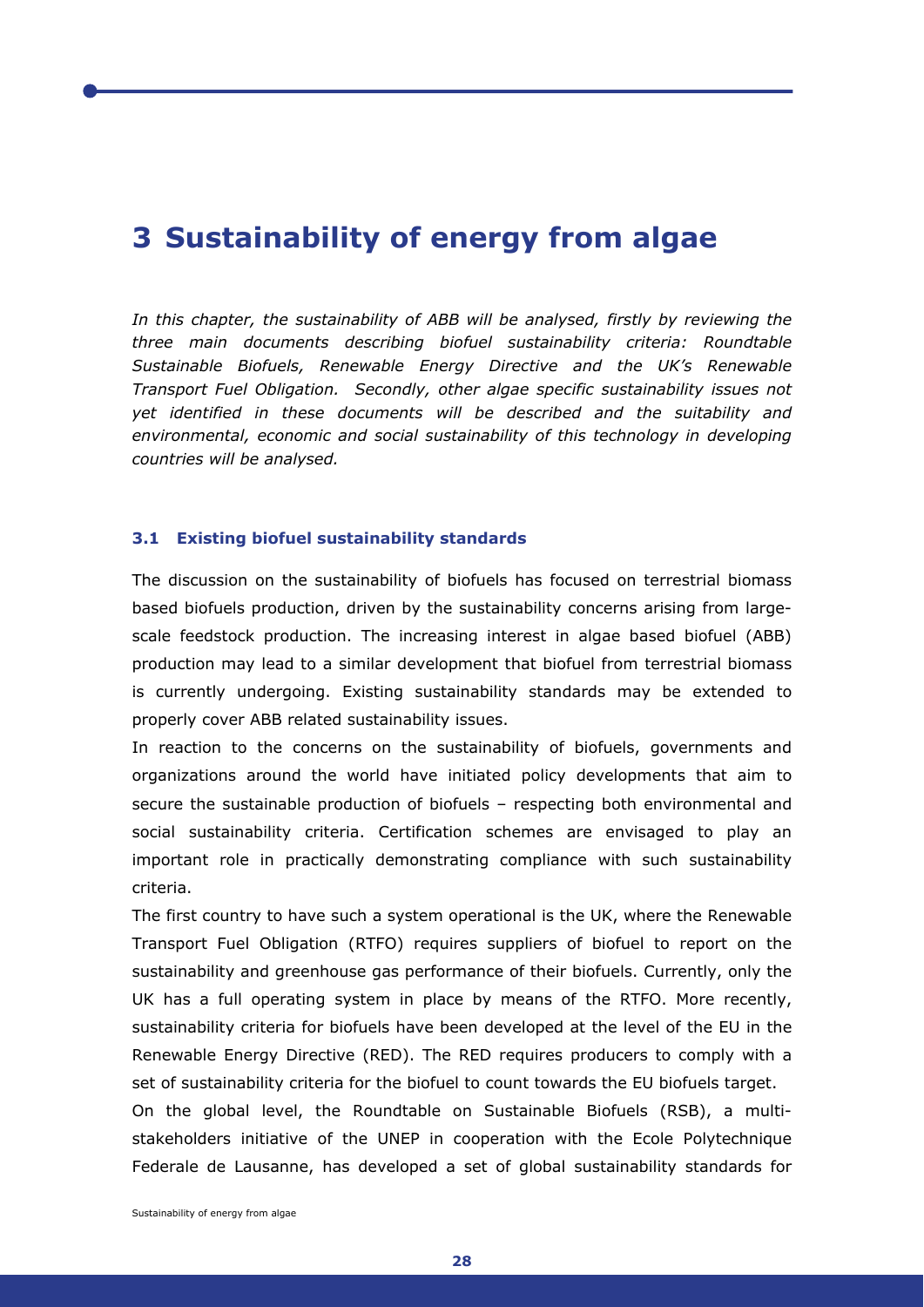biofuels. The creation of a global certification scheme using a "meta-standard" approach is under discussion.

The Algal Biomass Organization for instance is developing standards across a wide variety of topics for the algal industry.

**Table 2: Sustainability issues addressed by the RSB, RED and RTFO standards** 

| <b>Sustainability issues</b>                            | <b>RSB</b>       | <b>RED</b>   | <b>RTFO</b> |
|---------------------------------------------------------|------------------|--------------|-------------|
| GHG emissions                                           | $+$              | $+$          | $+$         |
| Carbon stock conservation                               |                  | $^{+}$       | $^{+}$      |
| Biodiversity                                            | $^{+}$           | $+$          | $^{+}$      |
| Environmental<br>protection<br>(soil,<br>water and air) | $+$              | b            | $^{+}$      |
| Land rights                                             | $\ddot{}$        | d            | $^{+}$      |
| Labour conditions                                       | $\ddot{}$        | $\mathsf{C}$ | $^{+}$      |
| Community relations                                     | $^{+}$           |              | $^{+}$      |
| Food security                                           | $\ddot{}$        | d            |             |
| Competition with other non-food<br>biomass applications |                  |              |             |
| Economic welfare                                        | $^{+}$           |              |             |
| Legal compliance                                        | $^{+}$           | $^{+}$       | $^{+}$      |
| Indirect effects                                        | $+$ <sup>a</sup> |              |             |

Notes:

a) As a part of the GHG emissions reduction standard

- b) Only for biomass grown in the EU. For third countries, no standards but report obligation for economic operators, EU Member States and the European Commission – no minimum compliance requirement. Scope of reporting obligation for economic operators to be defined.
- c) Reporting obligation for the Commission and EU Member States on compliance with minimum requirement by countries – e.g. implementation of international conventions. Scope of reporting obligation for economic operators to be defined.
- d) Reporting obligation for the Commission and EU Member States. Scope of reporting obligation for economic operators to be defined.

**Based on Dehue et al., (2008a)**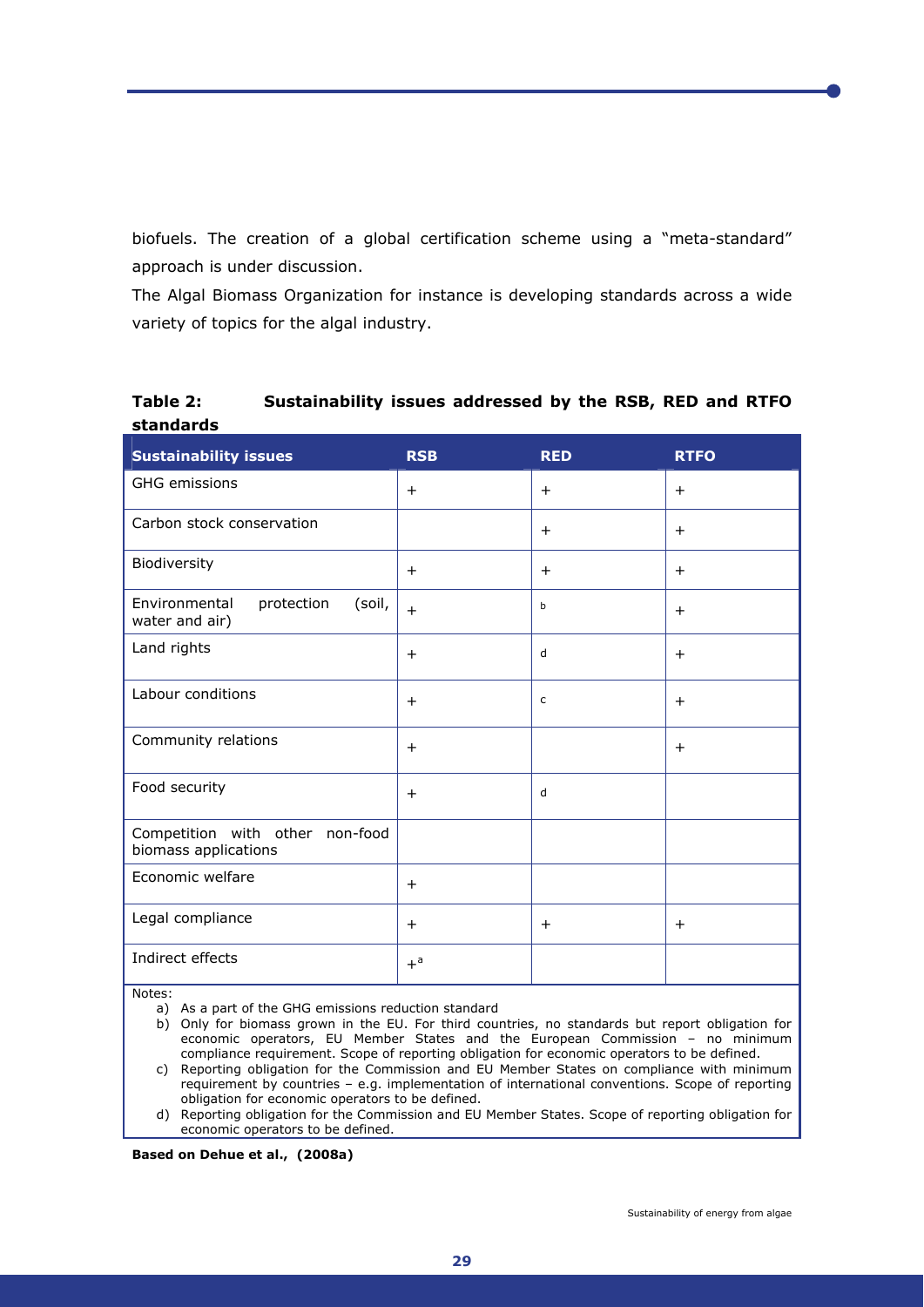Table 2 presents an overview of the sustainability issues addressed by the RSB, the RED and the RTFO. Only the RED mentions algae, but only as part of a list of possible future second generation biofuel options (Dehue *et al.*, 2008b; EU, 2008; RSB, 2008). (Detailed analysis of the extent to which individual standards apply to ABB is outside of the scope of this report). In general, all of the issues addressed are to some degree relevant to algae based biofuels production. However, in the case of ABB not all issues are risks, in several points important opportunities are present, often unique to algae systems. The potential and likelihood of both risk and opportunities are often dependent on individual parts of an ABB concept, such as nutrient source,  $CO<sub>2</sub>$  source, location, conversion option etc. This chapter aims to give a broad overview of risks and opportunities of ABB from a sustainability point of view.

# **3.2 Algae Based Biofuel specific sustainability issues**

ABB has some unique features that can greatly reduce some of the sustainability problems faced by many terrestrial biofuel crops, for example little or no competition for agricultural land, or even positive effects, such as fertilizer production instead of consumption. However, integrating the full potential of these benefits influences other choices within an ABB concept. Choosing the most environmentally, economically and socially sustainable concept is very complex. It is dependent on many factors and will need to be done on a case-by-case basis. Important risks and opportunities to be considered are discussed below.

#### **3.2.1 Land use: risks and opportunities**

Direct land use changes (LUC) are caused when new areas (e.g. forest areas or degraded land) are taken into production to directly cover the additional feedstock demand. An indirect land-use change (ILUC) is caused when existing agricultural land is used to cover the feedstock demand of additional biofuel production. This will indirectly cause an expansion of the land use for biomass production to new areas (e.g. forestland and degraded land) when the previous users of the feedstock (e.g. food markets) do not reduce their feedstock demand. LUC and ILUC can have both positive and negative consequences on aspects such as biodiversity, carbon stocks and livelihoods (Dehue, 2008; Dehue and Meyer, 2009).

Sustainability of energy from algae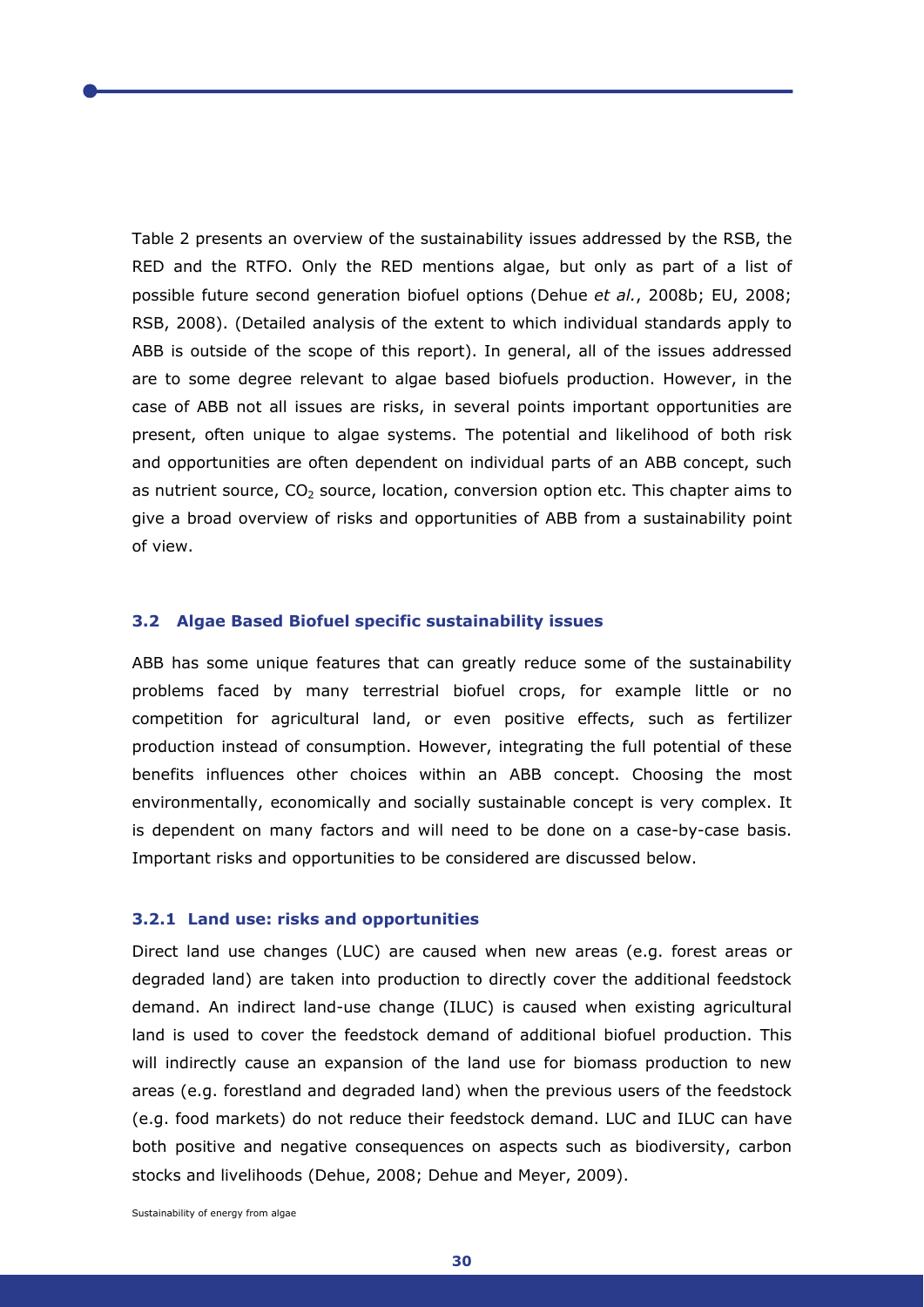#### • **Opportunities for land based ABB production**

Because algae are grown in water, the cultivation systems have much lower land quality requirements then agriculture. Soil fertility is not an issue at all. Land needs to be relatively level and sufficiently solid to build the cultivation systems on, which still allows a huge area of land to be used, such as deserts, infertile saline soils, polluted land and other land with low economic (and ecologic) value. As an example, Glenn *et al.* (1998) indicate that 43 percent of the earth's total land surface is arid or semi-arid and estimate that 15 percent of undeveloped land has sufficient access seawater (max 100 km), which amounts to 130 million ha. Furthermore, Bai *et al.* (2008) estimated that 24 percent of the earth's total land (about 3 500 million ha) has been degrading over the last 25 years. Part of the world's deserts further away from the sea may have saline ground water that could be used, or access to wastewater or sufficient fresh water. There is an enormous amount of land suitable for ABB production, that does not compete with agricultural land and avoids conversion of land with high carbon stocks. Much of the infertile land area overlaps receives high amounts of sunlight, compare the yellow land area in Figure 5 with sunlight levels in **Figure 4**.

#### • **Risks for land based ABB production**

One of the possible problems of production on land is the enormous size of envisaged ABB production systems, with facilities in the order of 1 000 ha having been proposed (Wijffels, 2008). Plots of this size with low current economic and ecologic value can be scarce. Investigation of the maximum facility size and location is outside the scope of this report. Large-scale open systems can cause fog blankets and other local climatic changes. During heavy rain, closed systems built on hard surface may result in water disposal problems (BCIC, 2009) and in open systems this may lead to high nutrient, high biomass excess water. Small-scale systems are possible in the future with suitable high technology controls when considering co-production of bioenergy and higher value products. Independent of facility size, site preparation for a facility and connected infrastructure could have varying ecological impacts.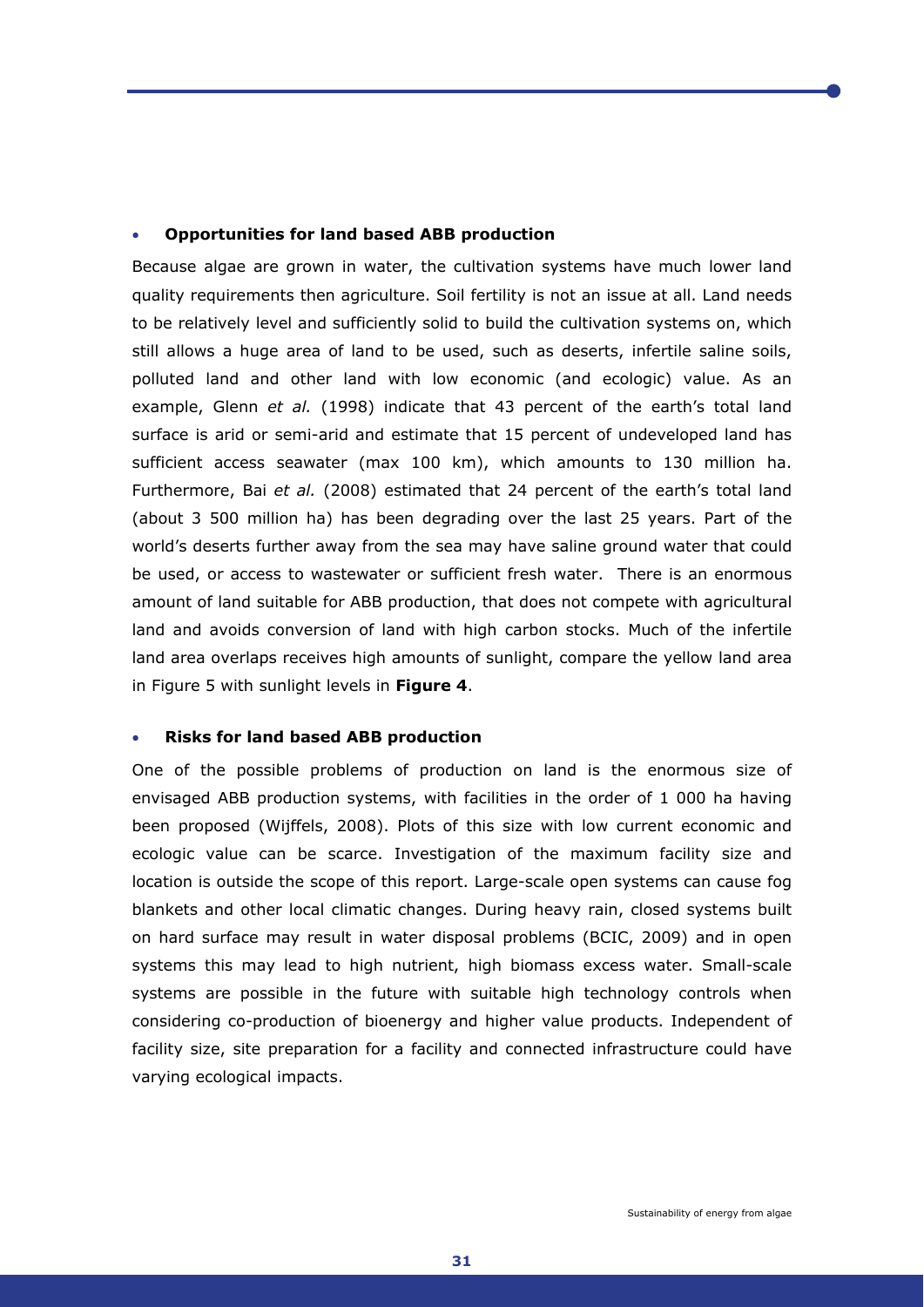#### • **Opportunities for sea based ABB production**

Considering cultivation at sea, it is well known that two thirds of the planet is covered by water. Clearly, not all this surface is equally suitable for seaweed culture.

Seaweed cultures will provide a safe place for young fish to grow up, which can contribute to the recovery of fish populations (Florentinus *et al.*, 2008; Reith *et al.*, 2005).

# **Synergy with offshore infrastructure**

Ecofys work estimated the potential area for offshore wind turbines to be 550 million ha (considering water depths, shipping routes etc.) (Hoogwijk, 2004). The space between wind turbines could be used for seaweed culture, as it is off limits for shipping and supplies anchoring point and other possible advantages. Gas and oil platforms provide anchoring points, housing and existing fuel transport facilities. The area "behind" wave energy facilities will have milder sea conditions (Florentinus *et al.*, 2008).

# **Near shore high nutrient areas**

Transportation costs will be of major influence in offshore concepts, but even only considering sea surface close to shore (which will contain a high nutrient concentration due to runoff of fertilizers and other anthropogenic and natural sources, as well as natural upwelling of nutrients from deeper sea layers) generates a potential cultivation area of about 370 million ha considering only 0–25 km distance to shore and at least 5 mg/m3 of chlorophyll a, an indicator of elavated nutrient - and other growth conditions. See Figure 5 on page 23. (For several reasons this amount of chlorophyll does not indicates that there is sufficient nutrients for the required productivity [Tredici, 2009]).

## **Open ocean biological deserts**

The dark blue/purple areas in Figure 5 represent areas which are virtually devoid of nutrients, so called biological deserts. In these areas there is no competition with any economic activity and an ecosystem is practically non-existent. The potential area is over 5 billion ha (worldwide area of agricultural land 5.6 billion ha), but fertilization will need to be applied, however there is an option based on artificial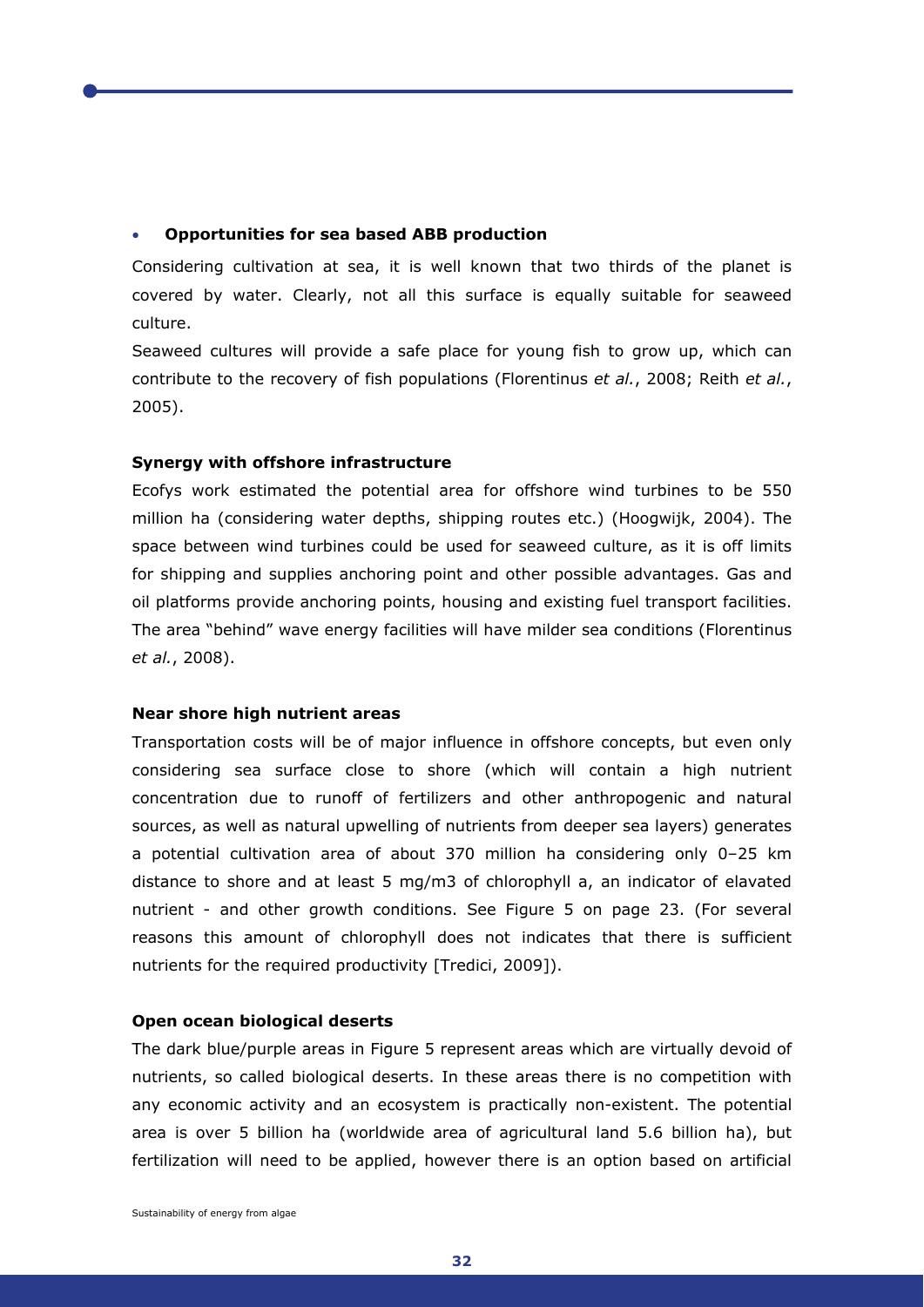upwelling (described in section 3.2.3) that has a high sustainability potential. Figure 5 also shows that a strip on the equator with a higher nutrient concentration is separating the biological deserts. This is caused by natural upwelling of nutrients due to the earth's rotation and the zone has a relatively constant gulf stream and no significant seasonal changes, all good characteristics for algae cultivation.

# • **Risks for sea based ABB production**

Much of the spatial area at sea has existing uses, for example for nature, shipping, fishery, recreation, military training grounds and offshore infrastructure. (Florentinus *et al.*, 2008). Finding cultivation space that has not been claimed for other uses may prove difficult. Conflicts may arise from changing existing use to seaweed production. Another important aspect to be mentioned is the potential damage to ecological or species balance in the ocean, when algae is mass cultivated in parts of the ocean where they were previously not present in large populations, along with the potential decline in oxygen concentration in the water at night which might kill other species.

Further, the design of sea-based cultivation systems has to guarantee the prevention of sea mammals and other wildlife getting entangled in it (Florentinus *et al.*, 2008; Reith *et al.*, 2005).

# **3.2.2 Greenhouse gases: risks and opportunities**

#### • **CO2: opportunities**

 $CO<sub>2</sub>$  is the carbon source for photosynthesis, for algae and plants alike. The amount of CO<sub>2</sub> captured by algae varies per species, but in general about 1.8 tonne CO<sub>2</sub> is integrated in 1 tonne algal biomass (Chisti, 2007). This way, all carbon in ABB is directly sourced from Greenhouse Gas (GHG)  $CO<sub>2</sub>$  through algal biochemical conversion (other carbon sources are possible). The same is true for plant derived fuel. Algae have a few advantages over plant based  $CO<sub>2</sub>$  capture.

 $\circ$  Algae can grow directly on combustion gas (typically containing 4-15 percent  $CO<sub>2</sub>$ ), whereas plants take up  $CO<sub>2</sub>$  from the atmosphere (open air concentration 0.036 percent)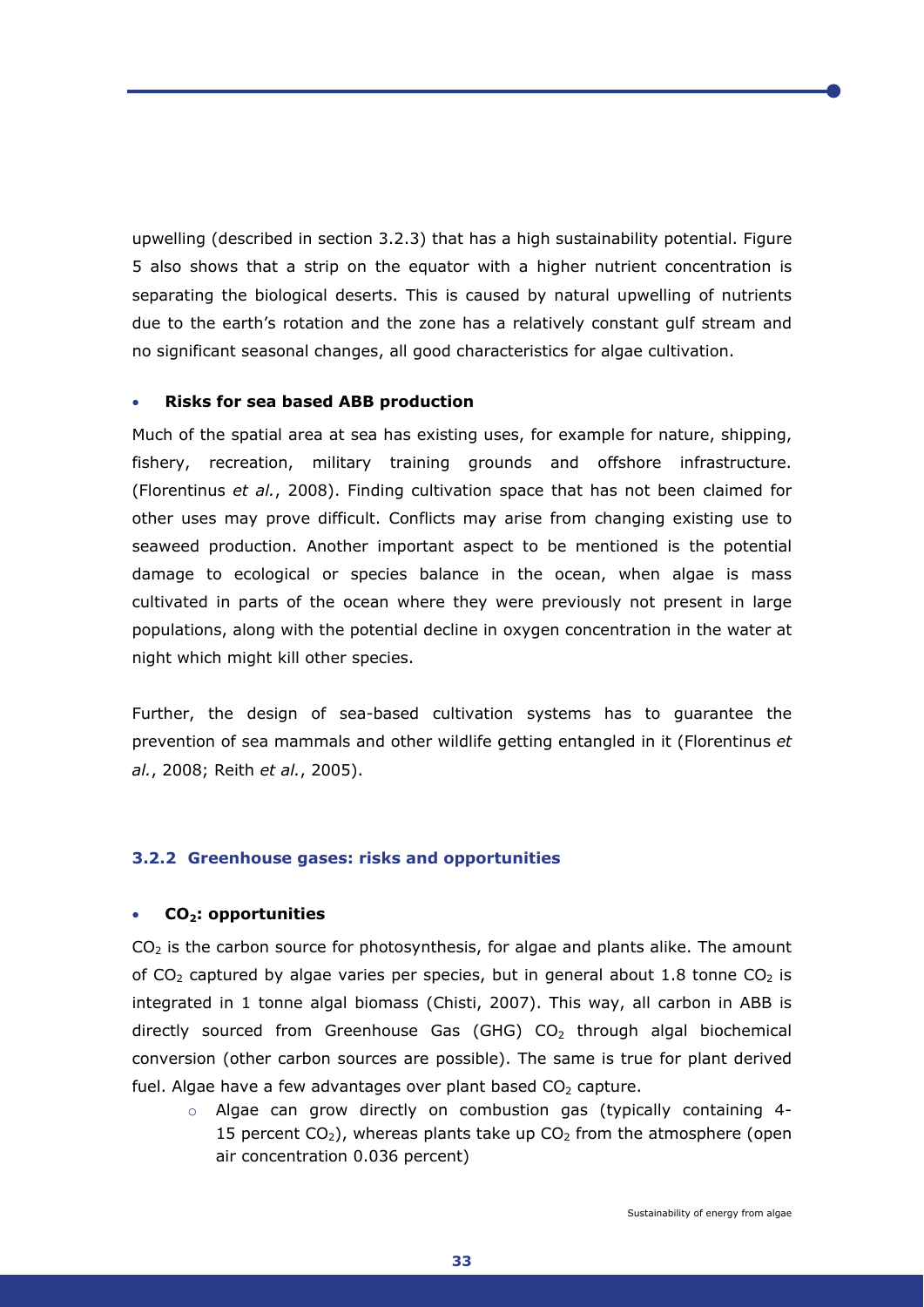- $\circ$  Algae can contain large concentrations of the desired product, whereas in plants this is often concentrated in the seeds, as in corn, soy and rapeseed.
- $\circ$  Algae are much more uniform than higher plants. Algae lack roots and leaves, microalgae are in many cases unicellular thus completely uniform, while seaweed may have very basic structural differentiation but all without hard, cellulosic material, therefore easily pumpable. This way the entire biomass can be processed, rather than just parts like seeds or roots.
- $\circ$  Algae growth is dependent on climatic conditions, and thus on the seasons, but does not have the annual growth cycle of sprouting in the spring and harvest in autumn.

# • **CO2: risks**

Overall algae have potentially higher annual yields and conversion to biofuels, thus more  $CO<sub>2</sub>$  capture per unit of area.  $CO<sub>2</sub>$  can originate directly from burning fossil fuel or ambient air, either way  $CO<sub>2</sub>$  captured in algal biomass is (temporarily) removed from the atmosphere. Ambient  $CO<sub>2</sub>$  is of such a low concentration that growth is limited. Extra  $CO<sub>2</sub>$  from combustion gas is cheap and desirable. However, gas cleaning is often necessary to remove components which are toxic to algae, the  $CO<sub>2</sub>$  (-containing gas) has to be transported and dissolved into the water phase, which will lower the pH, so energy input, chemicals, control equipment and gas cleaning facilities may be needed. Although the potential for  $CO<sub>2</sub>$  capture is huge, achieving an overall positive  $CO<sub>2</sub>$  balance is very challenging. Further decision criteria on whether or not to use combustion gas is outside the scope of this report. At sea, introducing  $CO<sub>2</sub>$  would lower the pH, which is undesirable unless controlled. However, if algae use the CO2, pH rises again. The infrastructure needed for this would be very costly and energy intensive.

Further risks may arise if algae cultures establishment causes direct and indirect land use changes in high carbon stock areas.

#### • **Other greenhouse gases: opportunities**

Besides  $CO<sub>2</sub>$ , combustion gas contains other gases like NOx and often  $SO<sub>2</sub>$ . Both have indirect greenhouse effects. Algae cultivation using these pollutants as nutrients, with high removal efficiencies, has been reported in literature.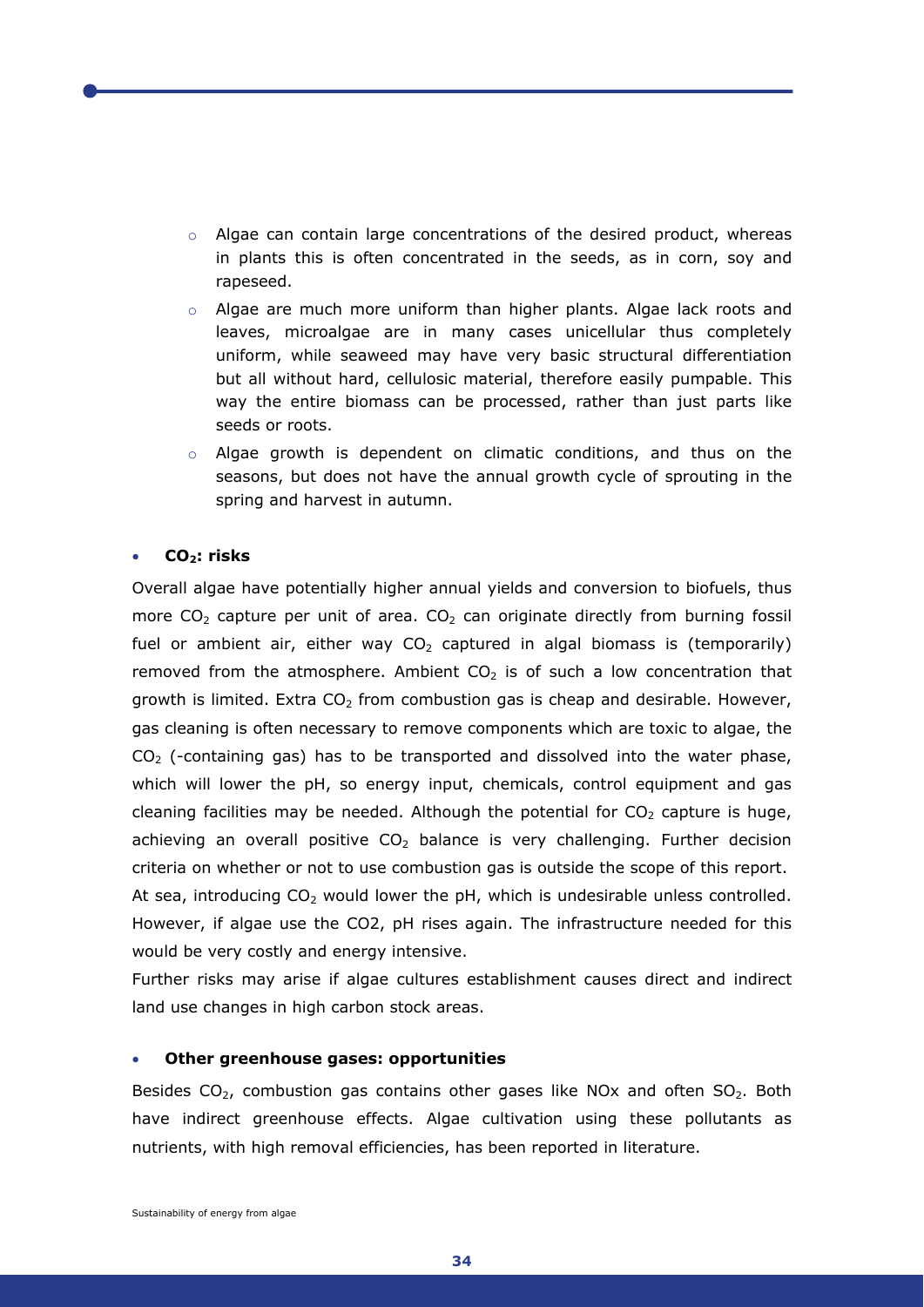GHGs N<sub>2</sub>O and CH<sub>4</sub> are emitted both naturally as well as induced by human activity. They are produced by micro-organisms and their formation requires an anaerobic or anoxic step. During daylight algae produce oxygen, preventing these steps from taking place, in effect reducing the emission of these gasses, both in natural systems, the sea as in manmade systems and wastewater treatment plants.

#### • **Other greenhouse gases: risks**

ABB has waste streams, GHG emission of these streams need to be prevented. At night algae consume oxygen, this may cause anaerobic conditions that can lead to the emission of  $N_2O$  and CH<sub>4</sub> gas, as explained in the previous section. Also, when cultivation conditions become toxic, mass algae death can occur, which in turn can result in GHG emissions.

# **3.2.3 Nutrients: risks and opportunities**

# • **Opportunities for land based ABB production**

The amount and kind of nutrients needed for algal growth depends very heavily on the species, but as an indication for the most important nutrients, about 5 percent (typically is 7-8 percent) of algal dry matter consists of nitrogen (N) and 1 percent of phosphorus (P).

The most convenient form to supply nutrients is through chemical fertilizer, but from sustainability point of view this is undesirable since nitrate production has a very high energy input and phosphorus is mined, thus a fossil resource that will be depleted.

A second option commonly used in agriculture is manure. This source is also applicable to algae. Wastewater is often too diluted and polluted with pathogens to be used in agriculture, but application in algaculture is certainly possible. Algae cultivation systems are watery systems that produce oxygen  $(O_2)$  during daylight, therefore there is a lower chance of ammonia  $(NH_3)$ , nitrous oxide  $(N_2O)$  and methane  $(CH_4)$  emissions than with land application. Per tonne of manure, algae systems are likely to have lower over GHG emissions than agriculture. However, the fact that not all components in manure and wastewater are easily biodegradable, can contain heavy metals and other micropollutants such as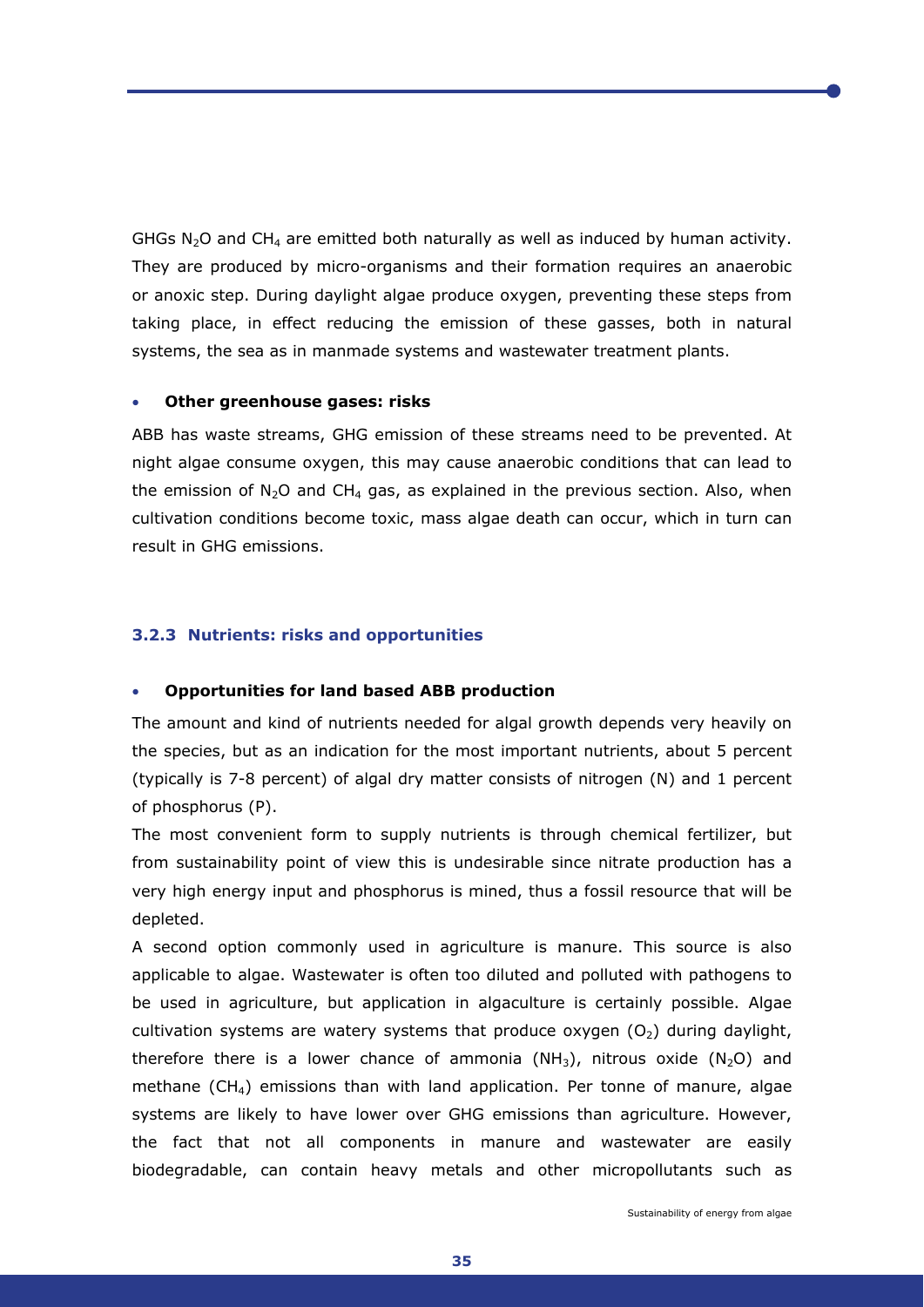medicines and introduces a high concentration of bacteria and other organisms that may compete with target algae, using manure or wastewater as a nutrient source limits the type of cultivation system and algal species used significantly.

Another unique nutrient source is nitrogen oxides (NOx) and to a lesser extent sulphur dioxide (SO<sub>2</sub>, has a large pH effect) from combustion gas. The gasses dissolve into the water phase (together with  $CO<sub>2</sub>$ ), where they are used for algae as a nutrient source.

Another option with significant sustainability benefits is the production of organic fertilizer. When applied in agriculture, the nutrients are released slowly which both benefits plant growth and reduces GHG emissions (Mulbry *et al.*, 2008). Furthermore, it offsets fertilizer use.

# • **Risks of land based ABB production**

When algae are grown for their oil or starch content, the leftover biomass will contain all the nutrients. It is very important that this is treated/disposed of in a sustainable way. If not, nutrients could cause eutrophication of surface water, change the local ecosystem, leach to the groundwater, or get converted into GHGs by micro-organisms.

Ideally, leftover biomass can be treated as a co-product rather then a waste product, for example as protein rich feed for cattle, fish or even humans. This would reduce feed production needs with a positive effect on feedstocks and/or land availability for food production. Common wastewater treatment techniques can be applied, but this results in extra costs, loss of nutrients and possible increased GHG emissions. One more viable option is nutrient recycling. A common option is anaerobic digestion of leftover biomass. Not only will the nutrients be mostly concentrated in the liquid phase of the digestate, biogas is produced as well.

#### • **Opportunities of sea based ABB production**

Seaweed cultivation relies on nutrients already present in the water, be it from natural sources or fertilizer runoff, wastewater outlets or other human activities. In fact, seaweed cultivation can be used to help remediate the anthropogenic flow of nutrients into the sea, which can cause serious eutrophication problems. Combining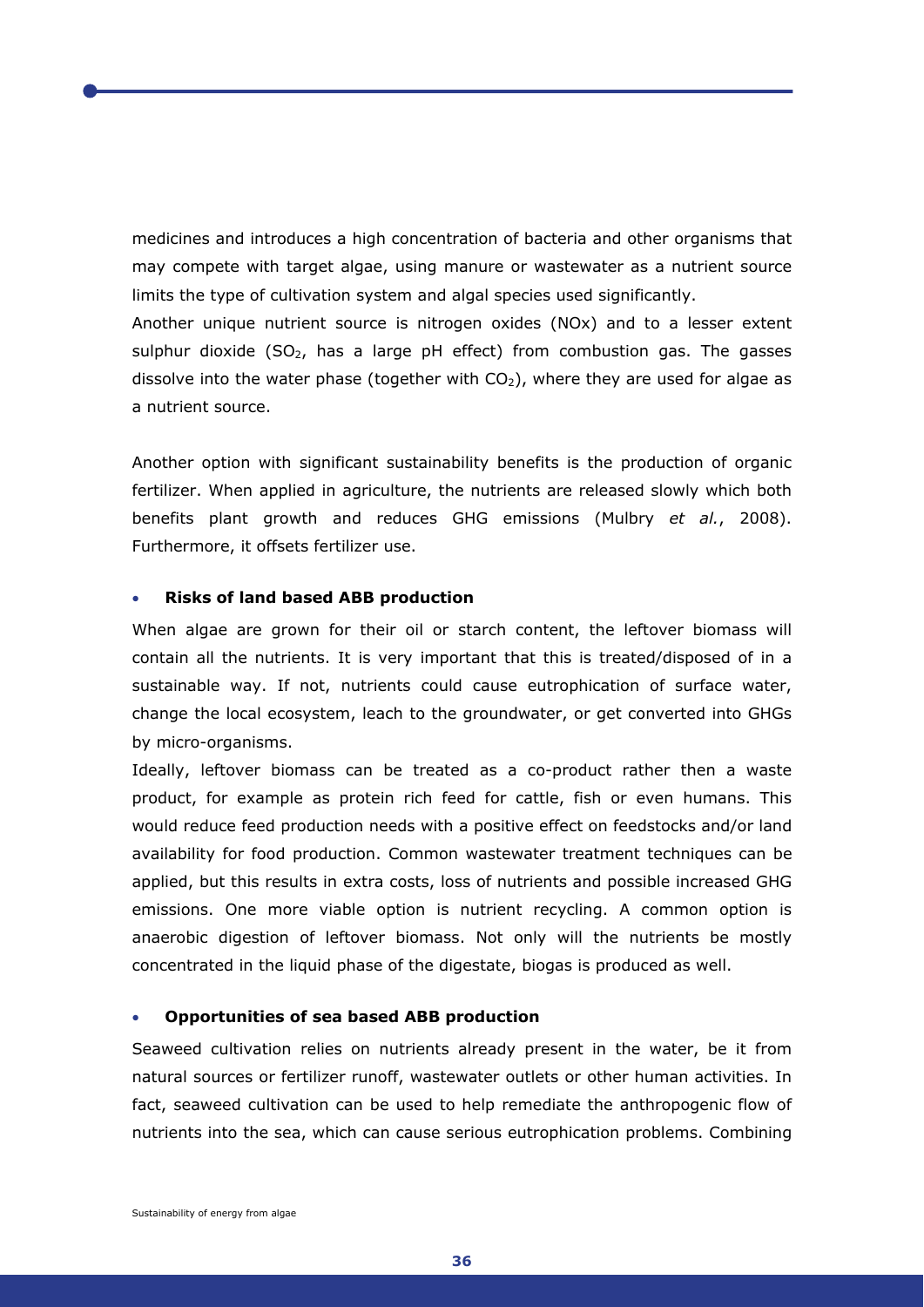algaculture with fish cultivation allows for (partial) capture of the nutrients released to the environment though fish feed and faeces.

A more exotic algae concept has strong sustainability potential considering nutrients. When nutrients reach deeper sea layers, there is not much mixing and therefore these nutrients are basically removed from the nutrient cycle (unless brought to the surface again by natural upwelling). In the case of nitrogen, this loss is no significant problem because the atmosphere mainly consists of nitrogen gas. Phosphate however is produced in mines, which face depletion. As mentioned earlier, algae have the potential to capture nutrients and to be used as fertilizer. One concept involves artificially upwelling deep nutrient rich ocean water in biological desert areas, the nutrients are captured by seaweed, processed and serve as a new, renewable source of nutrients, of which phosphorus is the most interesting, since currently no large-scale alternatives are available.

# • **Risks of sea based ABB production**

For seaweed cultivation, fertilization should generally be avoided, as the nutrients will not be taken up completely by the algae, but will diffuse and thus pollute outside the cultivation area.

If the distance to shore is too big, seaweed can be processed offshore. The nutrients contained in the seaweed need to be disposed of properly, which can be a significant problem or costly offshore. In some cases, nutrients can be released back to the sea, but doing this widely and in low concentrations is difficult.

Artificially upwelling deep nutrient rich ocean water in biological desert areas could again potentially damage the ecological or species equilibrium.

#### **3.2.4 Water consumption: risks and opportunities**

#### • **Opportunities**

One major advantage of algae cultivation over fuel crops and agriculture in general, is the ability of many algae to tolerate saline water. Fresh water is scarce in many parts of the world, and agriculture uses 70% of the total global fresh water consumption. This characteristic of algae allows a much greater area to be potentially utilized for algaculture. Besides seawater, other sources of salt water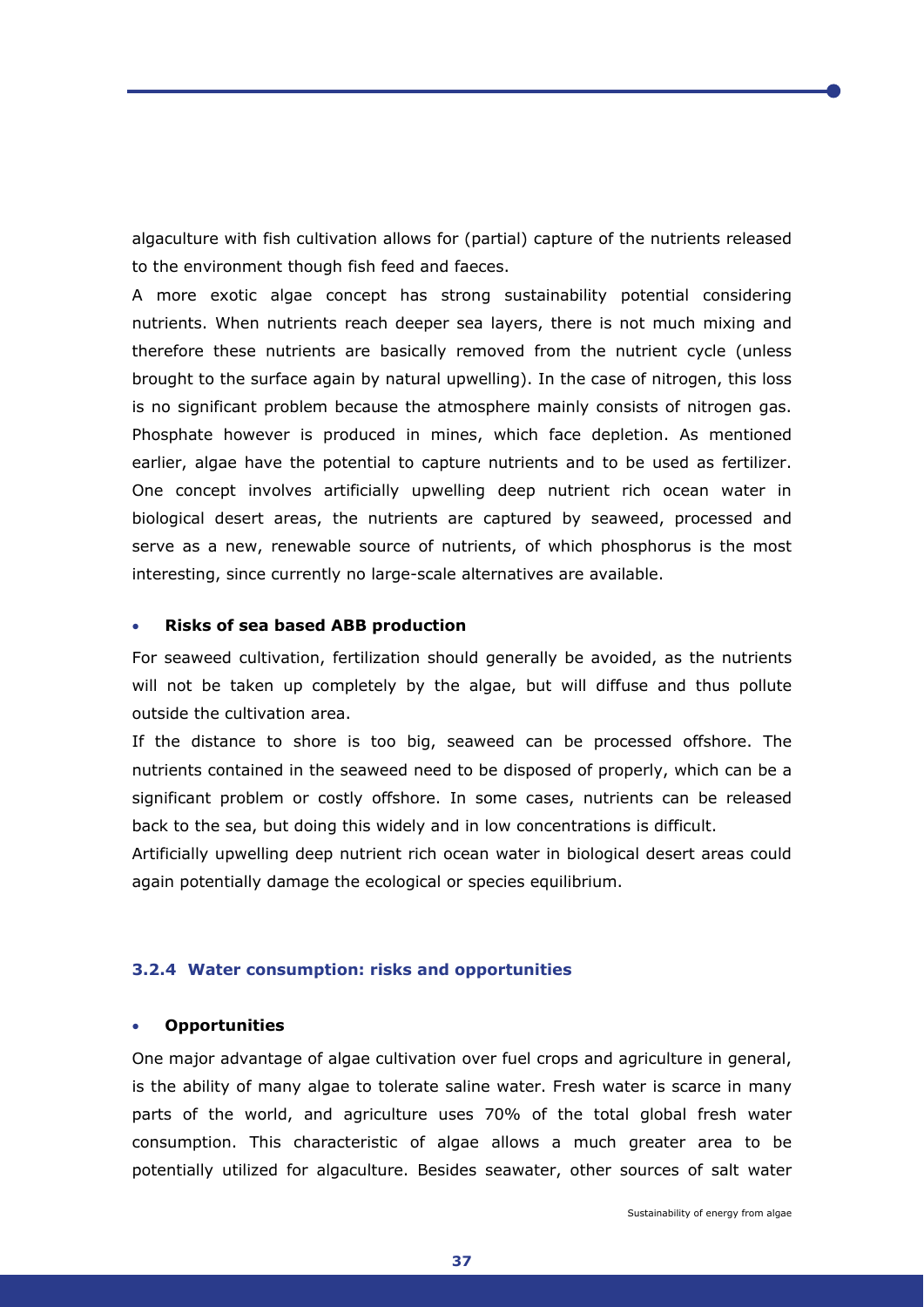(usually with a lower salt concentration) are saline groundwater/aquifers and certain wastewaters.

# • **Risks**

Since seaweed is cultivated directly in seawater, water consumption is not a concern. However, in land-based cultivation systems, algae are harvested and separated from the watery medium in which they grew. This rest water will contain some organic components due to imperfect separation and leaked algal cell content. Ideally, this water is (at least partially) recycled, which may require additional treatment and energy input. Possible problems are the accumulation of unwanted compounds and proliferation of micro-organisms feeding on the organics in the recycled water. Non-recycled water should be disposed of properly, which can be more difficult due to the high salt content.

Land based open cultivation systems will suffer from significant water loss due to evaporation. In this process, water is removed but the salts are left behind. Replenishing this water loss with saline water will lead to accumulation of salt in the cultivation system, which sooner or later will reduce algal growth. Evaporative losses therefore have to be replenished with low salt water, even in systems with a high salt concentration. Alternative options are batch culture without water recycling, or in case the saline water supply has a lower salt concentration then the cultivation system, replacing part of the cultivation medium to dilute the salt concentration (blowdown, (Neenan *et al.*, 1986)).

# **3.2.5 Genetically modified organisms (GMOs): opportunities and risks**

#### • **Opportunities**

While many algal species show different interesting characteristics for biofuel production, there is still plenty of potential for modern biotechnology tools to increase their effectiveness. Two possible improvements have already received significant attention in research.

**1** Reduction of antenna size. Under natural conditions, algae have to compete for light with surrounding photosynthetic organisms. Therefore the so-called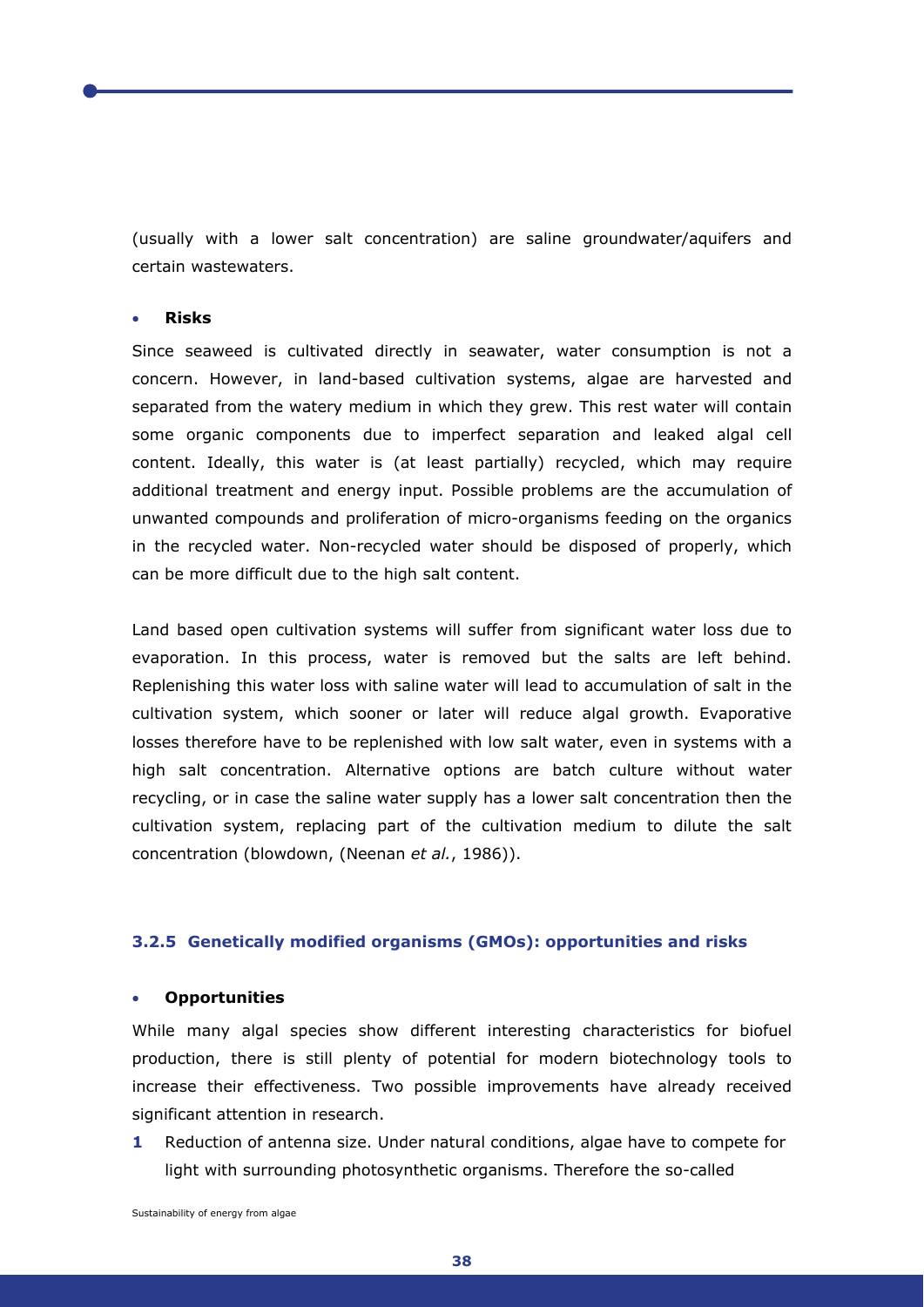antenna part of chlorophyll which receive light has evolved to catch more light than can be photosynthetically processed under optimal lighting conditions, wasting up to 60 percent of the received light energy (Melis and Happe, 2001). Scientists have been able to reduce the chlorophyll antenna size, resulting in more efficient use of high intensity light (Mitra and Melis, 2008).

**2** Triggering of lipid production. As mentioned before, certain algae species accumulate large amounts of intracellular lipids, usually after being exposed to some form of stress. The exact biochemical pathway has received significant attention, in order to find out what triggers this accumulation. Genetic tools could exploit this trigger to modify algal species to produce more lipids and throughout the whole growth cycle (Sheehan *et al.*, 1998). No significant progress has been reported.

# • **Risks**

The application of genetically modified organisms (GMO) has received considerable protest and is subject to strict safety precautions. While there is in theory a large potential for advancement through genetic modification, large-scale application of genetically modified algae does not appear viable, because besides the general arguments against the use of GMOs, safety requirements will have a detrimental impact on both the economic and energetic output due to measures like sterilization of the entire cultivation system, and measures to prevent introduction of the modified species to the environment.

#### **3.3 Sustainability standards specific to developing countries**

Generally, few sustainability issues specific to developing countries are unique to ABB, most issues similar to terrestrial biofuel issues. As can be seen in **Figure 4**, many developing countries are in the zones with the highest annual solar irradiances, so with the highest biomass production potential.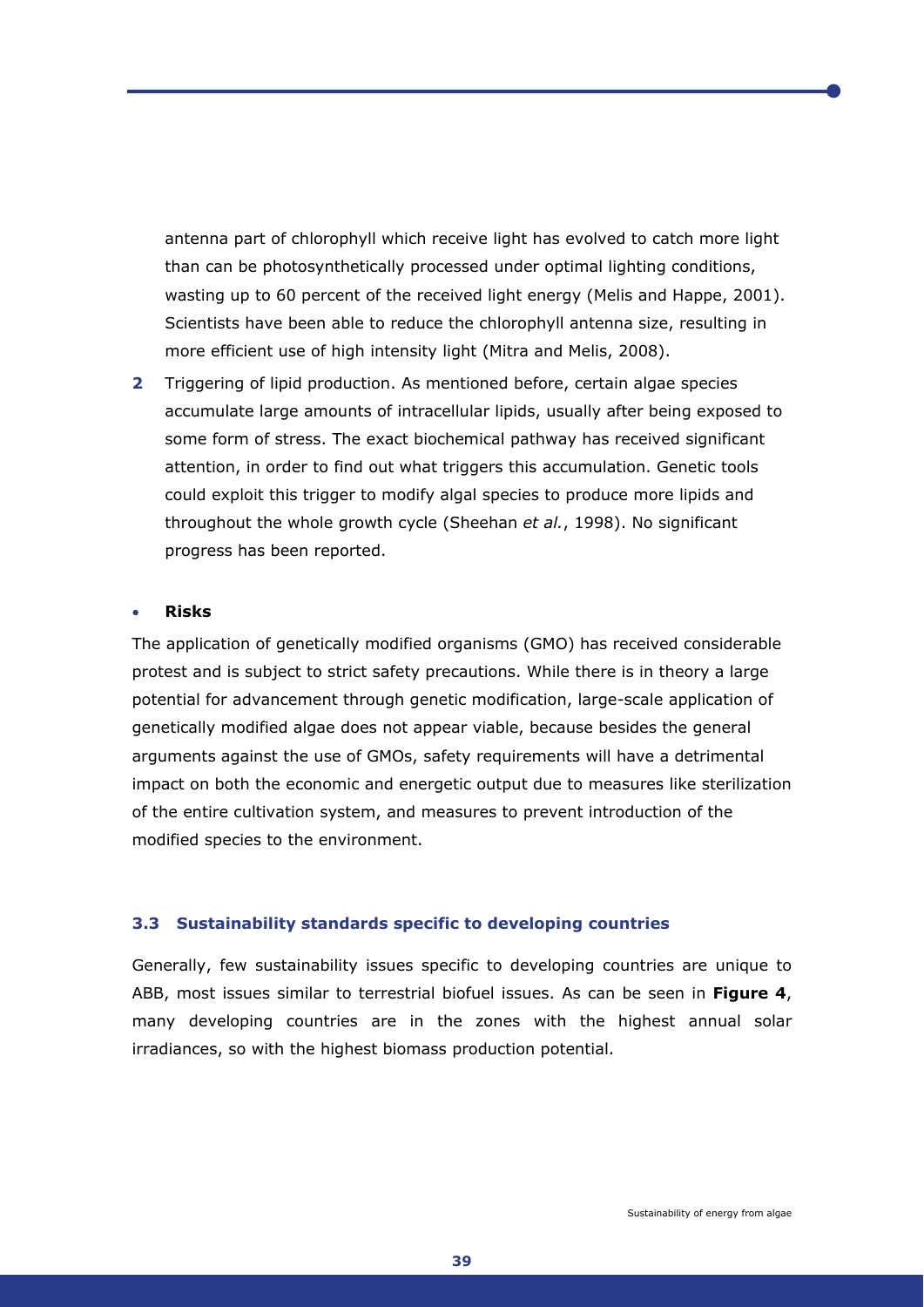## • **Opportunities**

Development of ABB production can generate employment. A certain level of technical education is required during project deployment and, strategy and dealing with unforeseen circumstances, for operation and maintenance and biomass processing low-skilled workers can be employed. Independency of (foreign) energy can be achieved, as well as energy availability and access for the poor. This can be an important factor to allow economic development (FAO, 2008).

Both income and other products such as food, feed, fertilizer, and base chemicals, can be generated, first for self-sufficiency, on the longer term as new export products as well.

A few sustainability issues of plant based biofuels have a high impact in developing countries. Important examples are food security and loss of agrobiodiversity (Rossi and Lambrou, 2008). ABB can avoid these issues by using non-arable land or sea, and even add to food security through co-production of (often highly nutritional and essential nutrient containing) food.

During the preparation of this report, an elaborate scan was made, in order to identify and describe current ABB projects in developing countries. With a few exceptions, it proved very difficult to find examples, and the ones that were found were almost all in the idea or very early start-up phase. This in contrast to developed countries, that may have suboptimal conditions for ABB, but tens if not hundreds of initiatives. Algae technologies have the potential to supply fuel, food and feed in developing countries, but there appears a lack of stimulus for the development of these concepts.

#### • **Risks**

The biggest threat of the algae concept in developing countries stems from the fact that the scale envisaged for mass production is in the order of magnitude of 1 000 ha. There are obviously very few places on land suitable for algaculture at this scale, which are completely devoid of inhabitants and their economic activities, so great care has to be taken to prevent forced displacement of weaker social groups (small farmers and fishermen in particular).

Large-scale facilities require land, capital and technology, which small farmers traditionally have limited access to, making them less likely to adopt ABB technology. The risk of exclusion particularly high for women and female-headed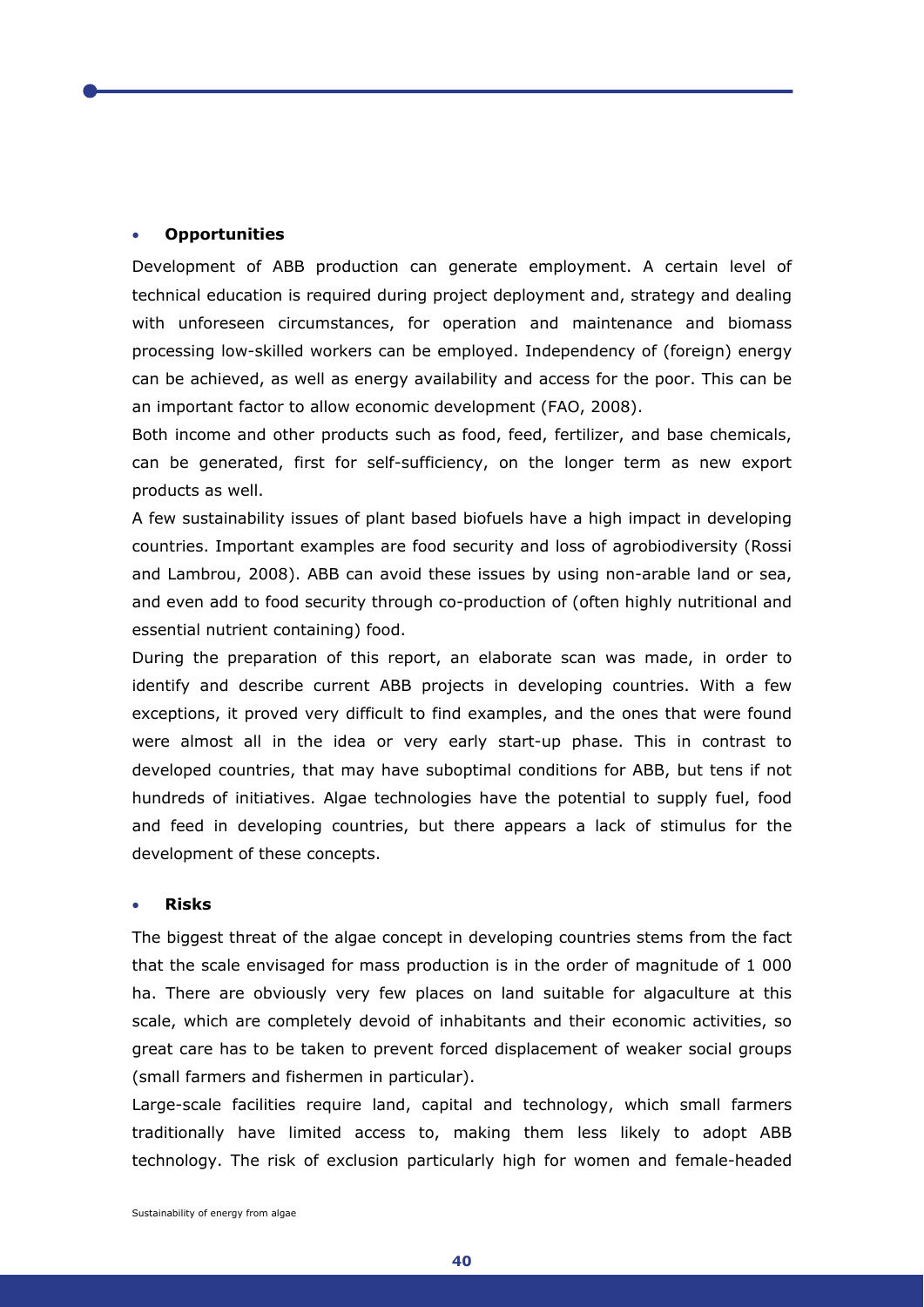households, due to persistent gender-based inequalities in most developing countries (Rossi and Lambrou, 2008). The high capital investments required and the high production potential in developing countries is likely to attract foreign investments, which provide economic stimulus, but will also lead to export of part of the revenues.

Developing countries typically cope with pressure of growing agriculture and urbanization, resulting in deforestation, land and water degradation and mechanisms preventing this are developing slowly. Care should be taken that ABB contributes to these issues as little as possible (FAO, 2008).

Labour rights and environmental protection policies are generally enforced less strict in developing countries, so as with any industry, care should be taken with regard to these issues. The same could be considered for quality control for fuel and food.

# **3.4 Knowledge gaps**

Algae technology has enormous potential, not only for ABB, but also for food, feed, renewable chemicals and many other products that are critical for a more sustainable society. More research however, is relatively young and disperse and most importantly on a very small scale. To prove the viability of algae concepts, more information is needed on the economics of the process: optimized costs of the different inputs, but also the market value and market size of the outputs, not only fuels but also higher-value compounds. Especially in developing countries, if economical viability and robustness can be proven, many projects can be deployed rapidly, through microcredits or similar measures.

Not only economic sustainability is vital, but also environmental safety. Important tools to quantify this are energy and GHG balances. As there are many different concepts, generalized balances are difficult, but currently many factors required for a complete and consistent balance are unknown.

For both the economics and environmental balances, it is critical to have dependable and reproducible, long-term figures on productivity per unit area, as well as productivity of the desired compounds as a percentage of the total biomass. Much of the currently available data is from a very small scale, extrapolated from short-term experiments under optimal conditions, or even tainted by commercial

**41**